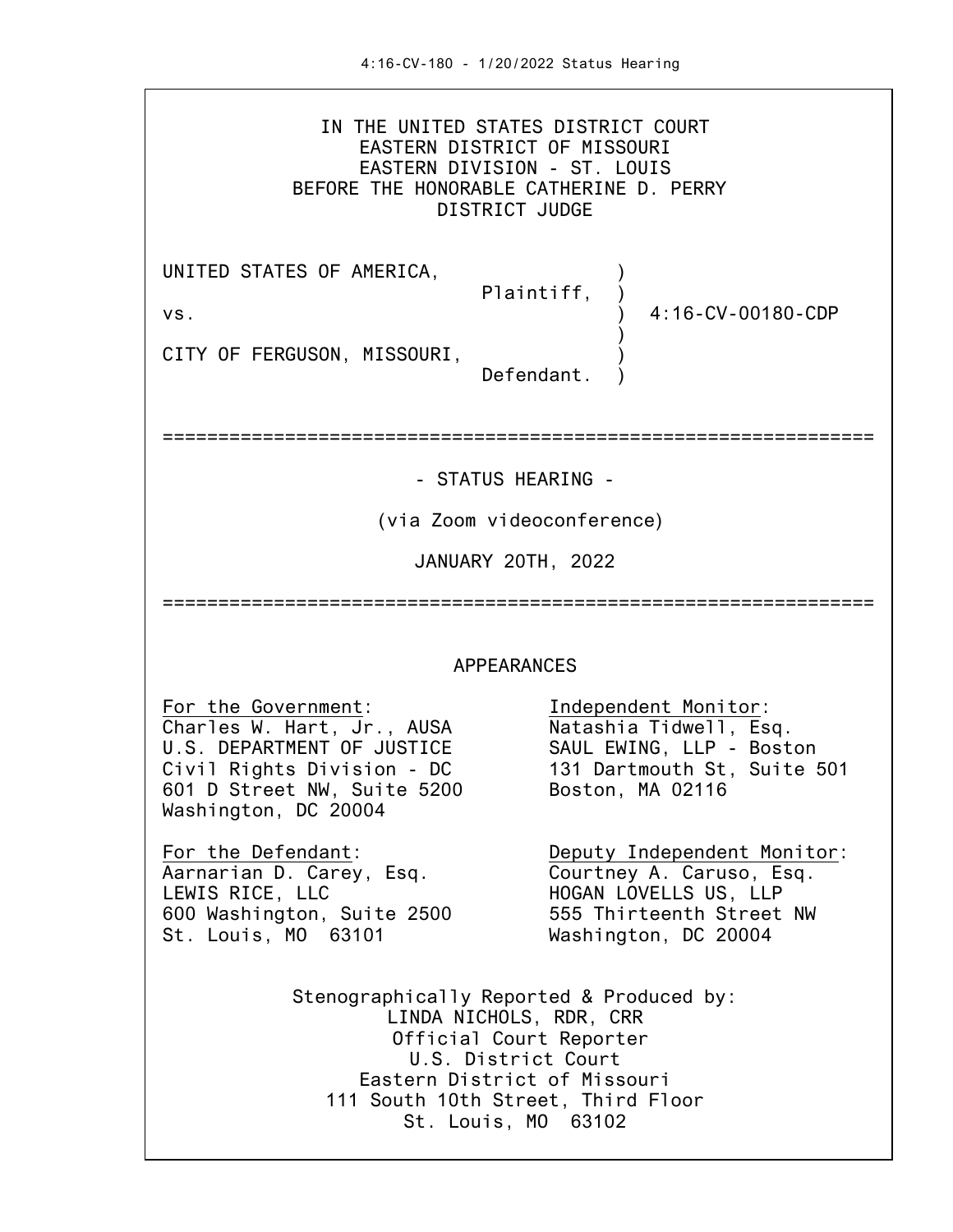## - INDEX -

| Statement by the Court                                              | p. 2  |
|---------------------------------------------------------------------|-------|
| Statement by Counsel for the<br>Defendant, Aarnarian Carey, Esq.    | p. 4  |
| Statement by Consent Decree<br>Coordinator Nicolle Barton           | p. 6  |
| Statement by Counsel for the<br>Defendant, Aarnarian Carey, Esq.    | p. 11 |
| Statement by Counsel for the<br>Government, Charles Hart, Jr., Esq. | p. 12 |
| Statement by Independent Monitor<br>Natashia Tidwell, Esq.          | p. 16 |
| Statement by Counsel for the<br>Defendant, Aarnarian Carey, Esq.    | p. 25 |
| Statement by Consent Decree<br>Coordinator Nicolle Barton           | p. 26 |
| Statement by Counsel for the<br>Defendant, Aarnarian Carey, Esq.    | p. 26 |
| Statement by Counsel for the<br>Government, Charles Hart, Jr., Esq. | p. 27 |
| Statement by the Court                                              | p. 28 |
| Recess                                                              | p. 31 |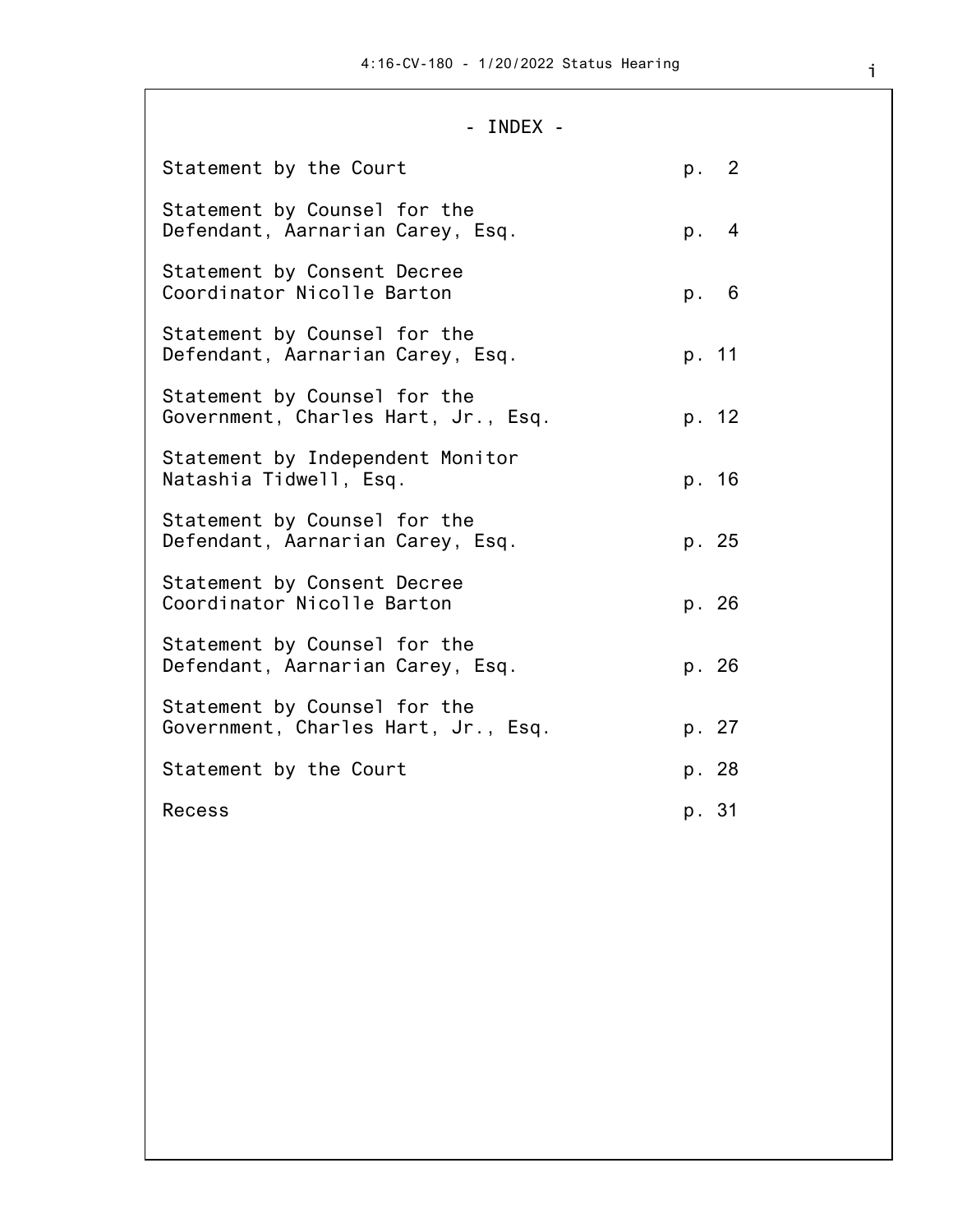1 2 3 4 5 6 7 8 9 10 11 12 13 14 15 16 17 18 19 20 21 22 23 24 - STATUS HEARING - (via Zoom videoconference) THURSDAY, JANUARY 20TH, 2022 ZOOM VIDEOCONFERENCE PROCEEDINGS COMMENCED AT 11:00 A.M.: MR. CAREY: Good morning, Your Honor. MR. HART: Good morning, Your Honor. THE COURT: Good morning to all of you. We are here in the case of United States of America vs. City of Ferguson, Case Number 4:16-CV-180. This is a quarterly status hearing that the public does have access to. Unfortunately, once again we are doing this by videoconference for me and the lawyers, and the public is able to listen, and there is a livestream of the audio going on on the internet, on our YouTube channel. But, unfortunately, we're not doing this in the courtroom in person, which we had hoped to do. As always, there is a court reporter taking down these proceedings and we will have a transcript prepared at the Court's expense, and that transcript will be posted on the Court's website under the Cases of Interest, I think is what it's called, the page that relates to this case, as well as being posted on the docket, as always. So I do want to welcome the members of the public who

25 are here, or listening, or participating in this. We have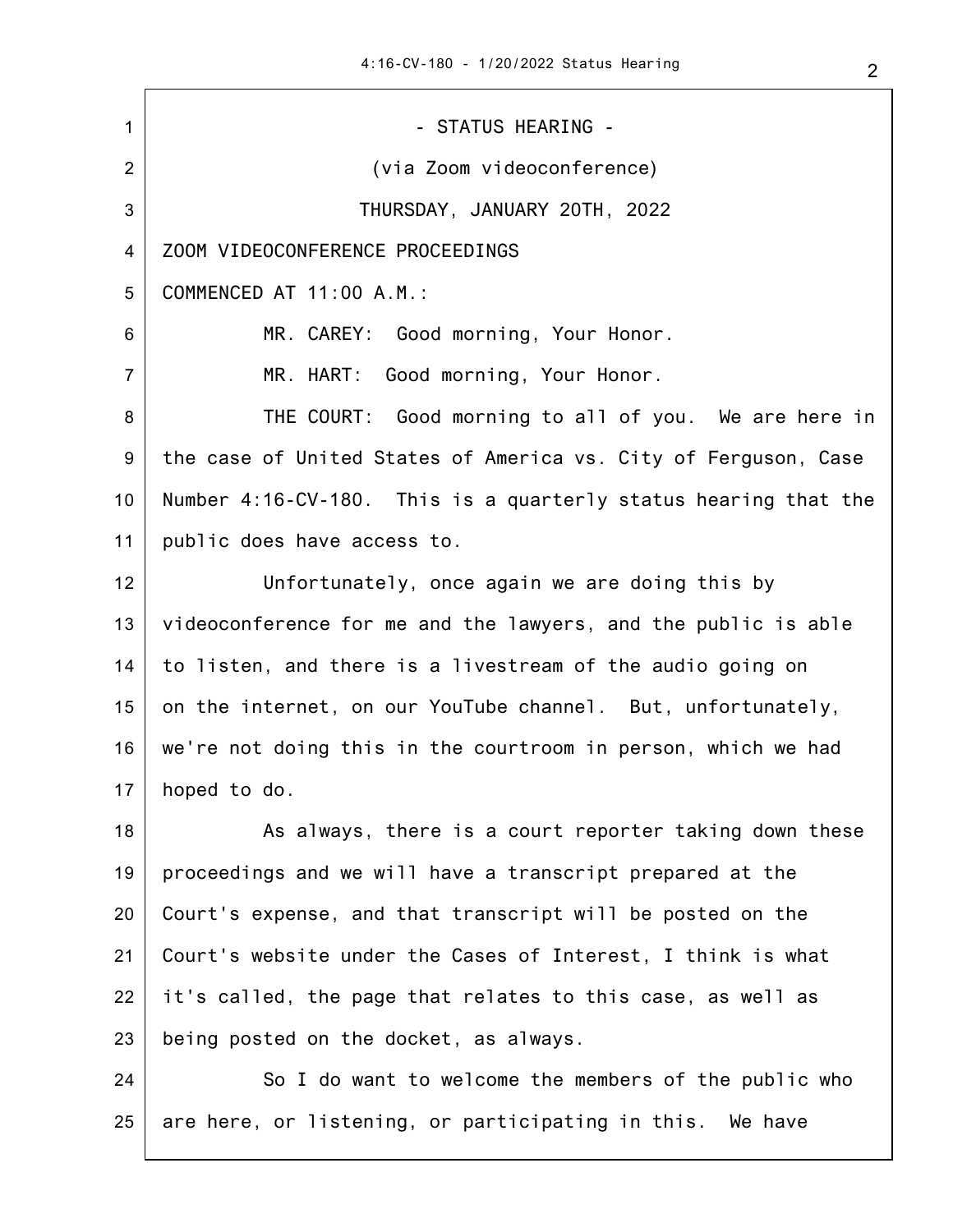1 2 3 4 5 6 7 8 9 10 11 12 13 14 15 16 17 18 19 20 21 22 23 24 25 received, the Monitor did receive some letters from the community and those have been provided to me. So I want you to know everyone has looked at those. And so with that said, I'm going to start by asking the lawyers for the, or counsel for the Department of Justice to please identify yourself for the record. MR. HART: Charles Hart for the United States. Good morning, Your Honor. THE COURT: Good morning. And counsel for the City of Ferguson, please identify yourself for the record. MR. CAREY: Good morning, Your Honor. Apollo Carey, City of Ferguson. THE COURT: All right. And then would the Monitoring Team members who are here please identify yourselves for the record? MS. TIDWELL: Good morning, Your Honor. Natashia Tidwell on behalf of the Monitor Team, and my colleague, Courtney Caruso, as well. THE COURT: All right. MS. CARUSO: Good morning. THE COURT: Thank you. Thank you all. So with that said, we're here to hear a report from the counsel for the parties, and from the parties to the extent they, Mr. Carey does normally have reports from the City officials, as well, to talk about what's going on.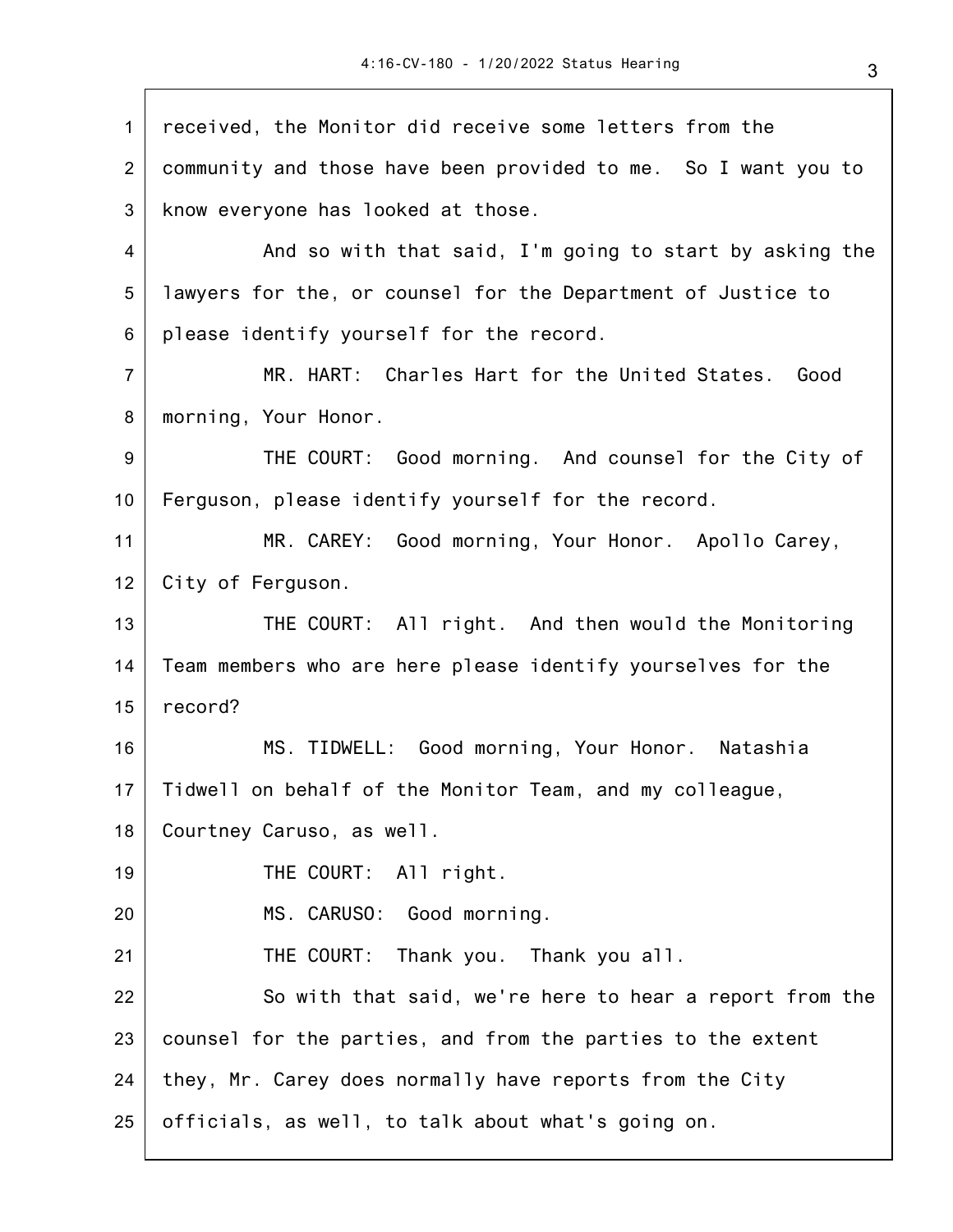1 2 3 4 5 6 7 8 9 10 11 12 13 14 15 16 17 18 19 20 21 22 23 24 25 This has been a difficult time for everyone just because of the pandemic continuing on so long and, so, as seriously as it is. And just so people know, although the courthouse is open, we are seriously limiting the number of people coming in and, for example, have not had any trials, I don't think any at all, during the month of January. So I'm hoping, we are all hoping that that can change and we can get back to doing business more normally. So, with that said, Mr. Carey, on behalf of the City, and I know you typically do like to introduce your, some of the City officials who are here. And I will note that on the Zoom that I can see -- of course I see some of the people who are with you but I'm sure there are others not on the video. So I will ask you, Mr. Carey, to make any statements you wish. And first of all introduce your clients, and then make any statements you wish. MR. CAREY: Sure. Thank you. Thank you, Your Honor. Unfortunately, I was unable to be with my clients today. Typically, I am actually in that room that you're looking at. I'm typically in that room with them, but today I was unable to do so. So, but of course the folks that you can see in the room there, it's our Consent Decree Coordinator, Ms. Nicolle Barton, at the head of the table there. She'll be giving the substance of our report today. To her right is, I think that's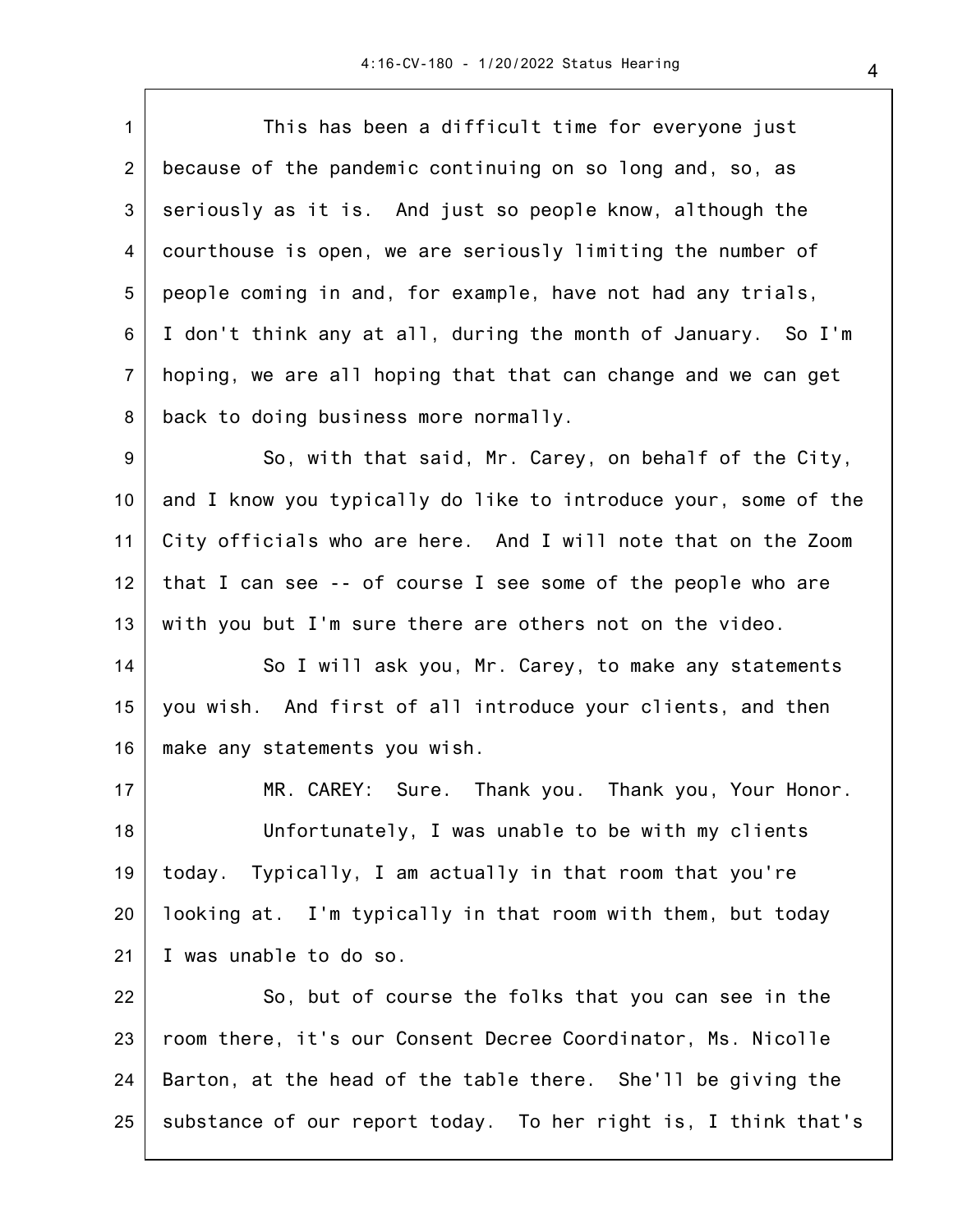1 2 3 4 5 6 7 8 9 10 11 12 13 14 15 16 17 18 19 20 21 22 23 24 25 Lieutenant Harris there. And then just in front of Lieutenant Harris is our Court Administrator, Tanya Webber. And then across the table from Tanya is Shahidah Siraaj. She is the Chief's Assistant. And then just behind Shahidah you'll see our Chief, Frank McCall. Also present at today's hearing, Your Honor, is a large contingent of our City Council who are listening on the phone. We have our Mayor, Ms. Ella Jones. We also have Councilwoman Naquittia Noah. We have Councilwoman Phedra Nelson. We have Councilwoman Heather Robinett. We have Councilwoman Fran Griffin listening in today. So we have I think five of seven of our City Council that are here today. As usual, you know, we're very, you know, we're very, we're committed to -- THE COURT: I'm sorry, Mr. Carey. I'm going to interrupt you. Did you introduce Mr. Osterberg? MR. CAREY: Oh, I have not yet, but I was getting to that. THE COURT: All right, sir. MR. CAREY: I can see him on the, my Zoom here, but he didn't send me a message letting me know he was here. So our City Manager is here. I get -- this happens a lot, Your Honor, whatever I'm not in the room, right? I get these messages from people saying, Make sure the Judge knows that I'm here. Of course our City Manager, Eric Osterberg, is here, as well.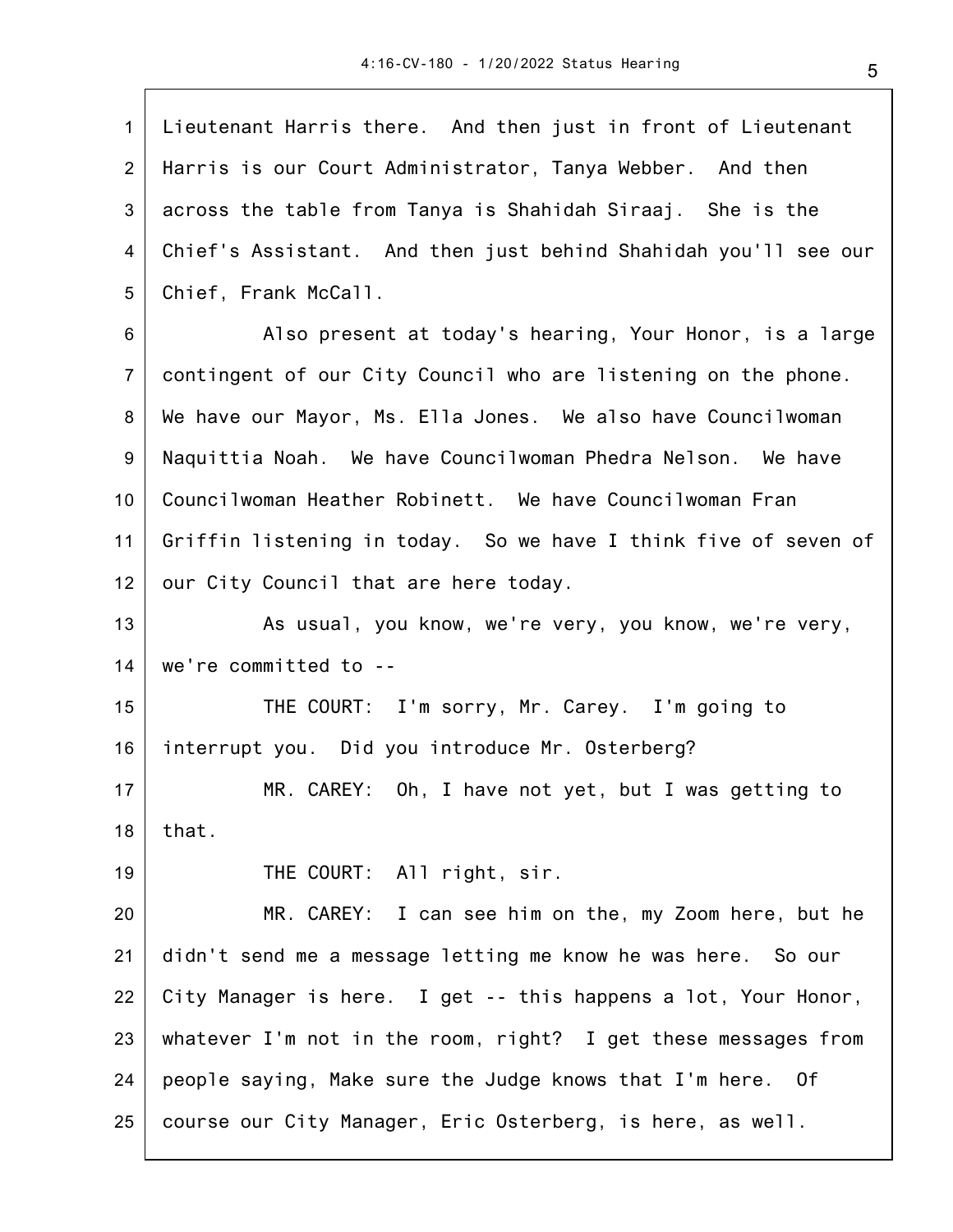1 2 3 4 5 6 7 8 9 10 11 12 13 14 15 16 17 18 19 20 21 22 23 24 25 Forgive me for neglecting that. So without further adieux, I'll go ahead and turn the microphone, so to speak, over to our Consent Decree Coordinator, Nicolle Barton, who will give you the substantive update that we have. THE COURT: All right. Ms. Barton? MS. BARTON: Good morning, Your Honor. I would like to begin with community policing and engagement today. Since the last status hearing, which was in October of 2021, I would like to report to the Court that we completed our second series of small group dialogues, which was in November of 2021. Some emerging themes from the dialogues were the favorite things about Ferguson, such as: our diverse community, good neighbors, convenient location. Overall experience with FPD has been good. Some discussions revolved around quality-of-life issues like what keeps us up at night. Those discussions were: gunshots being heard but not being aware if anyone was hurt or injured, speeding cars, people becoming less sensitive to violent crime, understaffing of FPD, public safety in general, and the City's budget. Other topics discussed were, what is needed to improve trust between FPD and the public? Those takeaways were communication. People want to see more social media posts, both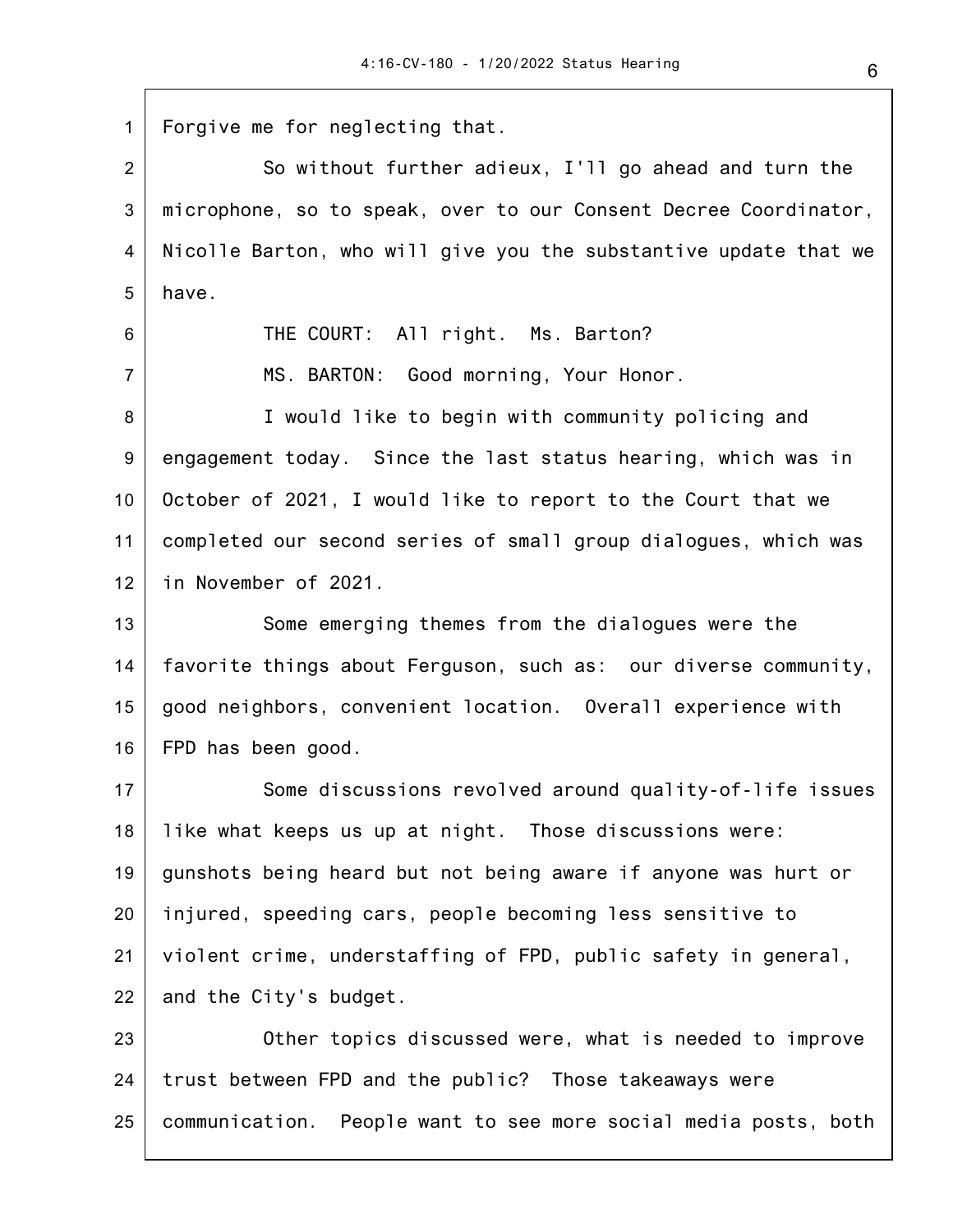1 2 3 4 about positive things that FPD is doing on public safety issues, also, members of the community and FPD are both stakeholders and we must all be involved to build that trust and to educate the community about partnership building.

5 6 7 8 9 10 Members of the community are encouraged to continue to sign up to participate in the next series of those small group dialogues. Members of the community may sign up by going to the City of Ferguson website. There is a tab under *News and Announcements* titled, Help to Improve or Reform your Police Department.

11 12 13 14 15 16 17 18 19 Also in the area of community engagement, we've been working with subject matter experts from CRITAC, known as Collaborative Reform Initiative Technical Assistance Center, to enhance our community engagement efforts. In June of 2021 they came to Ferguson for two days of site visits to gain insight from community members and groups. Essentially, all stakeholders were at the table to better understand community relationships and potential barriers to building and maintaining trust.

20 21 22 23 24 25 On November the 9th of 2021 the subject matter experts returned to report out their findings and recommendations for FPD. We invited members of the community to attend this meeting, as well. Some key takeaways for FPD are to identify members of FPD and community members, including the City Council and our youth, to partner on collaborative initiatives.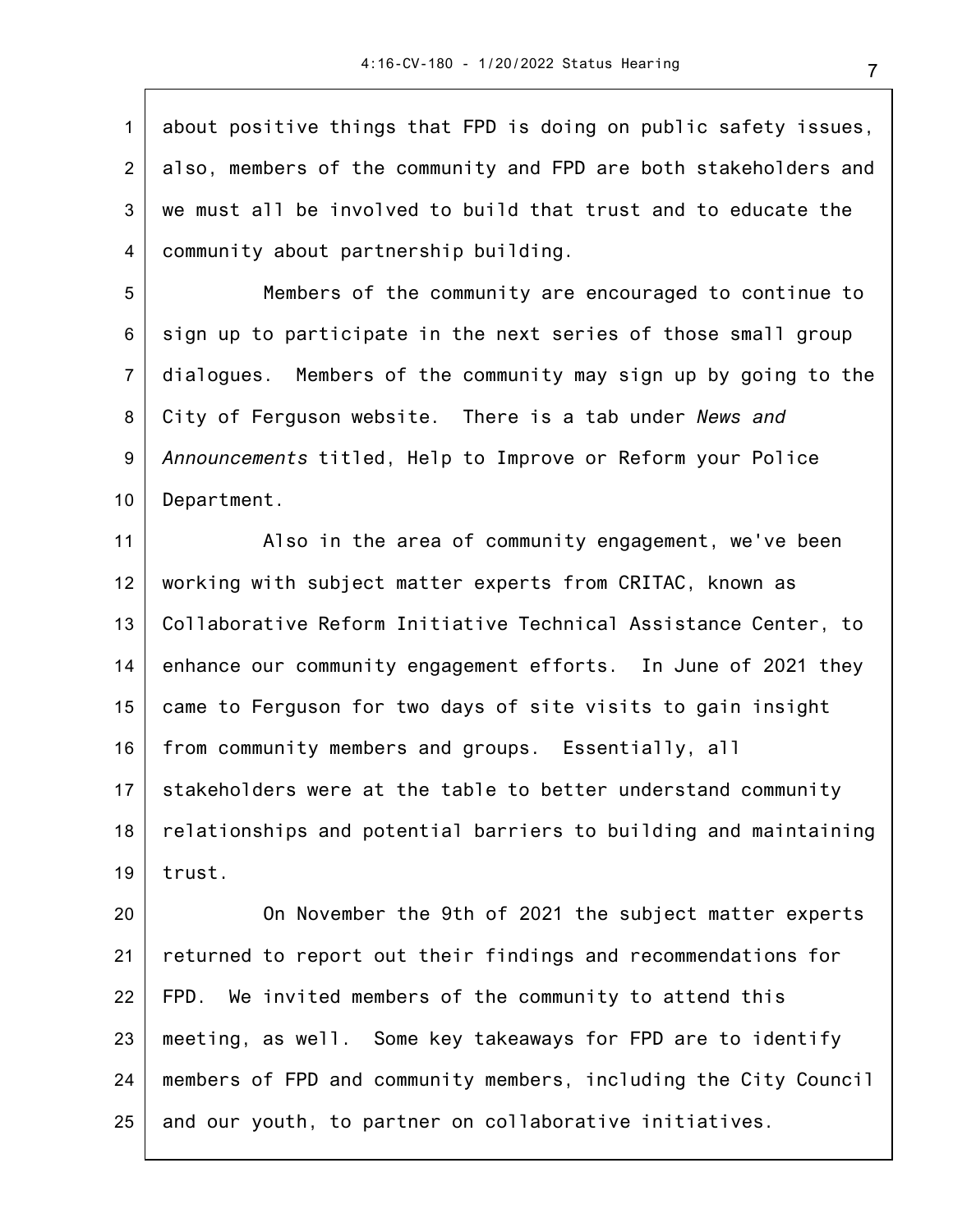1 2 3 4 5 6 7 8 They also suggested FPD to work on its social media presence to build stronger relationships with the community, as well. Social media can help establish a communication pattern with the community that they can learn to depend on, getting information out quickly, such as road closures, traffic accidents and, also, crisis incidents. They also suggested that we continue using virtual meetings as a meaningful way of engaging the community.

9 10 11 12 13 14 15 16 17 Next, I'd like to talk about bias-free policing. Since the last status hearing I have been meeting regularly with some of our FPD certified trainers to customize the implicit bias *Train the Trainer* training that FPD received from Suffolk County, New York. We wanted to ensure that this training would meet the needs and expectations of FPD and members of our Ferguson community. The draft PowerPoint and Training Manual was recently sent to the parties for review, and we look forward to hearing their feedback.

18 19 20 21 22 The next step is to meet back with members of our community to gain any additional feedback and suggestions on this training. Once completed, this will be Ferguson Police Department's first in-service training and we hope to roll this out in the spring of this year.

23 24 25 In addition, we are currently working with the parties to finalize the Bias-Free Policing Policy, as well. Both the policy and training will be rolled out in unison.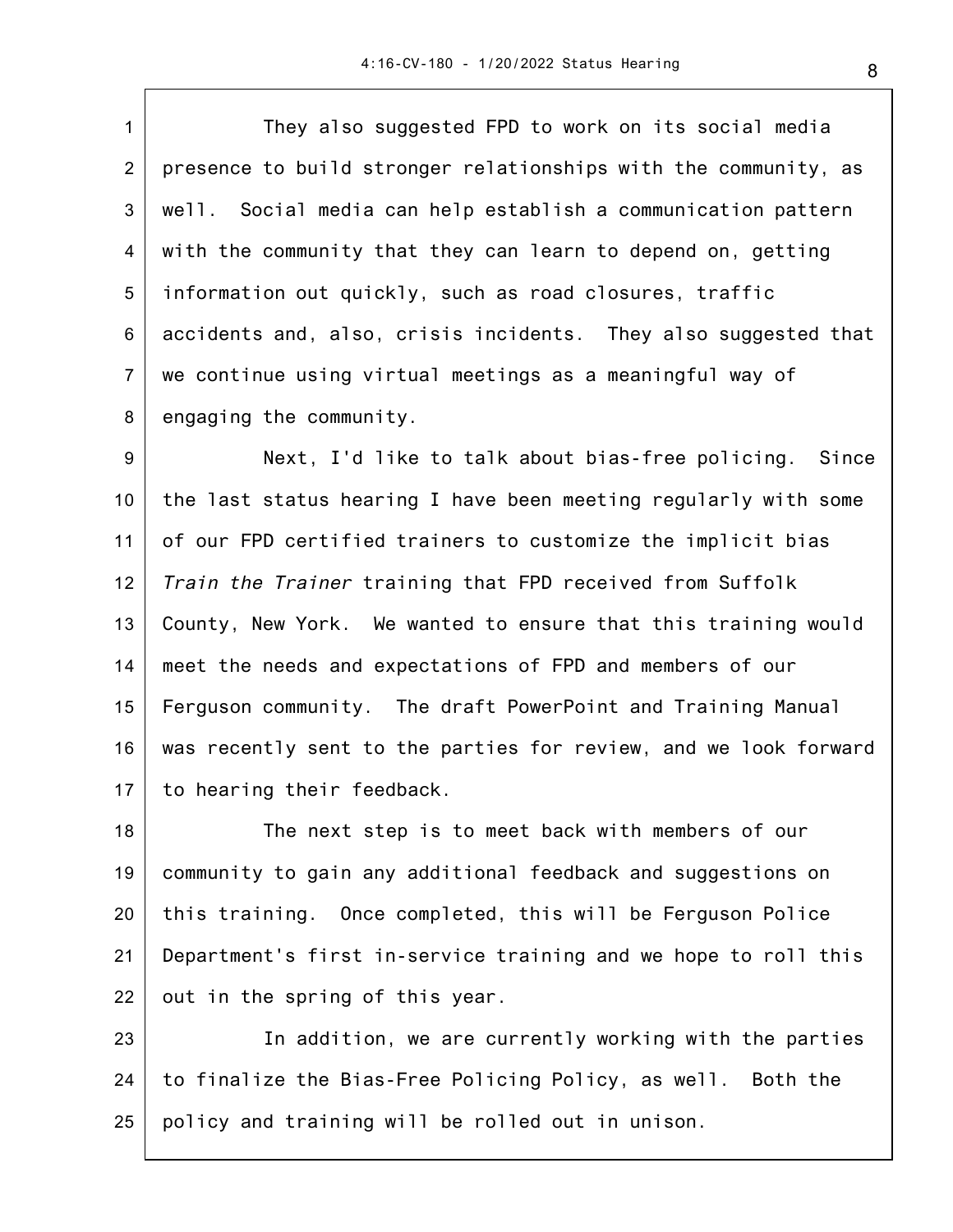1 2 3 4 5 6 7 8 Next I'd like to discuss our Police Training Officer program, which is also known as PTO training. During the last quarter Captain Dilworth, Lieutenant Harris, Officer Richardson and I have been working closely with the Department of Justice Subject Matter Expert Rob Davis to write and develop our PTO Training and Lesson Plans. This training is a problem-based learning program for training and evaluating police trainers for FPD.

9 10 11 12 13 14 15 16 17 18 19 We are currently developing the first Lesson Plan and we have met with the Training Committee earlier this month to discuss the PTO Lesson Plan. The Training Committee is very excited to participate in this portion of the training pursuant to paragraph 52 of the Consent Decree, in which the Committee, in consultation with FPD, the Monitor and the DOJ, will review all Training curricula and Lesson Plans for consistency, quality and compliance with applicable law, FPD policy and the Consent Decree. We want to thank the volunteers of the Training Committee for their valuable time and input on these Lesson Plans.

20 21 22 23 24 25 Next, our policies. During this quarter we finalized the First Amendment Policy, Right to Observe and Record. We are currently working with the parties to incorporate community input on the First Amendment Policy, Public Protests. We also placed the draft Strip and Cavity Search Policy online for public comment.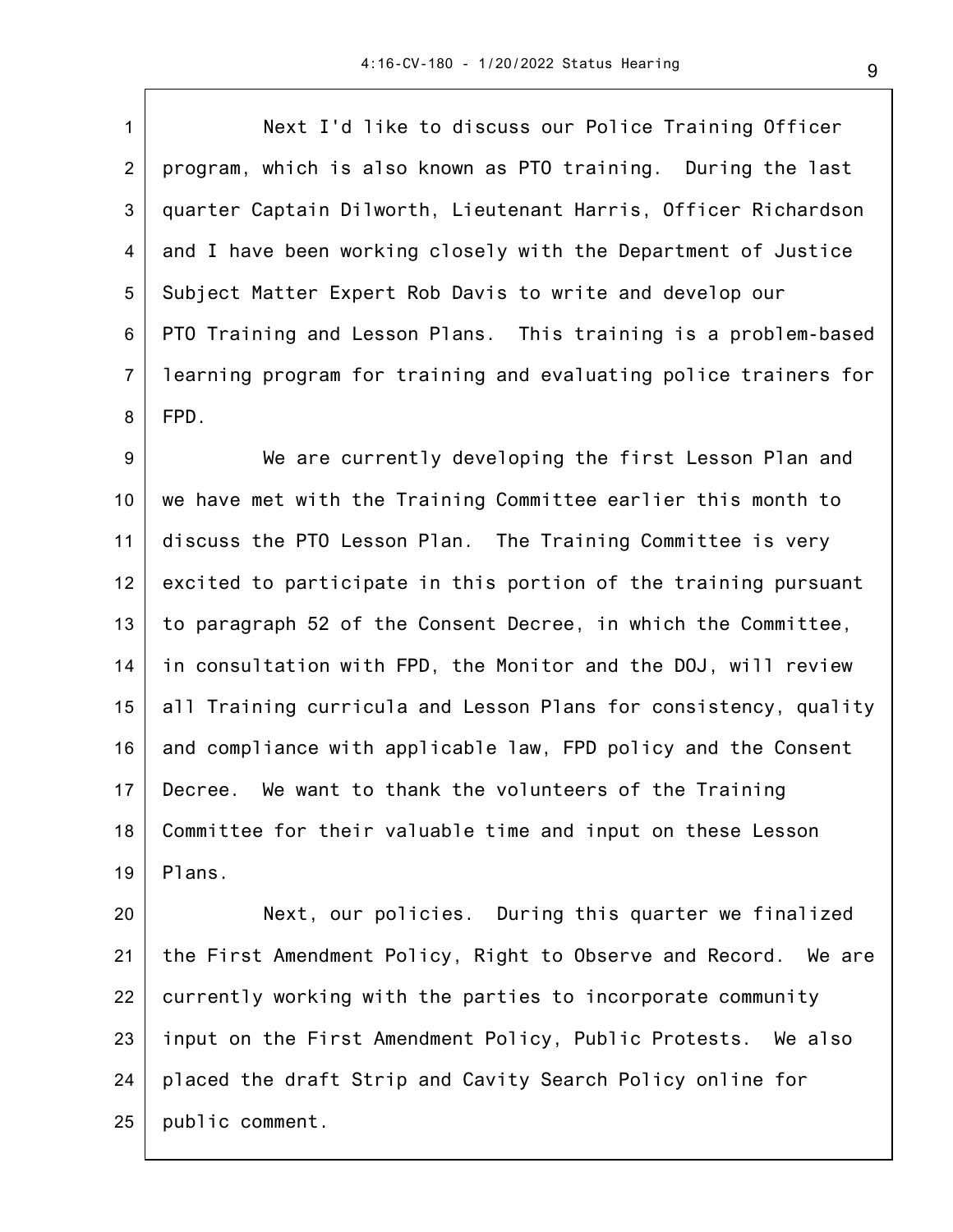1 2 3 4 5 6 7 8 9 10 11 12 13 14 This policy has closed for public comment period, and we are working with the parties on incorporating those public comments so we can finalize this policy, as well. This will be the last policy that we need to finalize for our CALEA accreditation. CALEA stands for Commission on Accreditation for Law Enforcement Agencies. We want to thank members of the CRB, the MPSC and members of the community for their valuable feedback on these policies, as well. We have been meeting with Benchmark Software, and we worked with them to create our Use-of-Force policy -- our Use-of-Force forms, Vehicle Pursuits and Supervisor Review forms. We are now meeting with Benchmark Software to begin discussions on our next module, which is our Accountability module.

15 16 17 18 19 20 21 We are working with them on customizing our Internal Investigations and Citizen Complaint Investigations tracking system. This module will also include Early Intervention Systems and Warnings, as well as Performance Evaluations and Promotions. We will also be including the CRB in on discussions surrounding fielding our Citizen Complaint format within this software system.

22 23 24 25 Lastly, Your Honor, I would like to give you an update on Recruitment. Since the last status hearing, we conducted numerous interviews. Although we are still considerably understaffed, we are pleased to announce that we have hired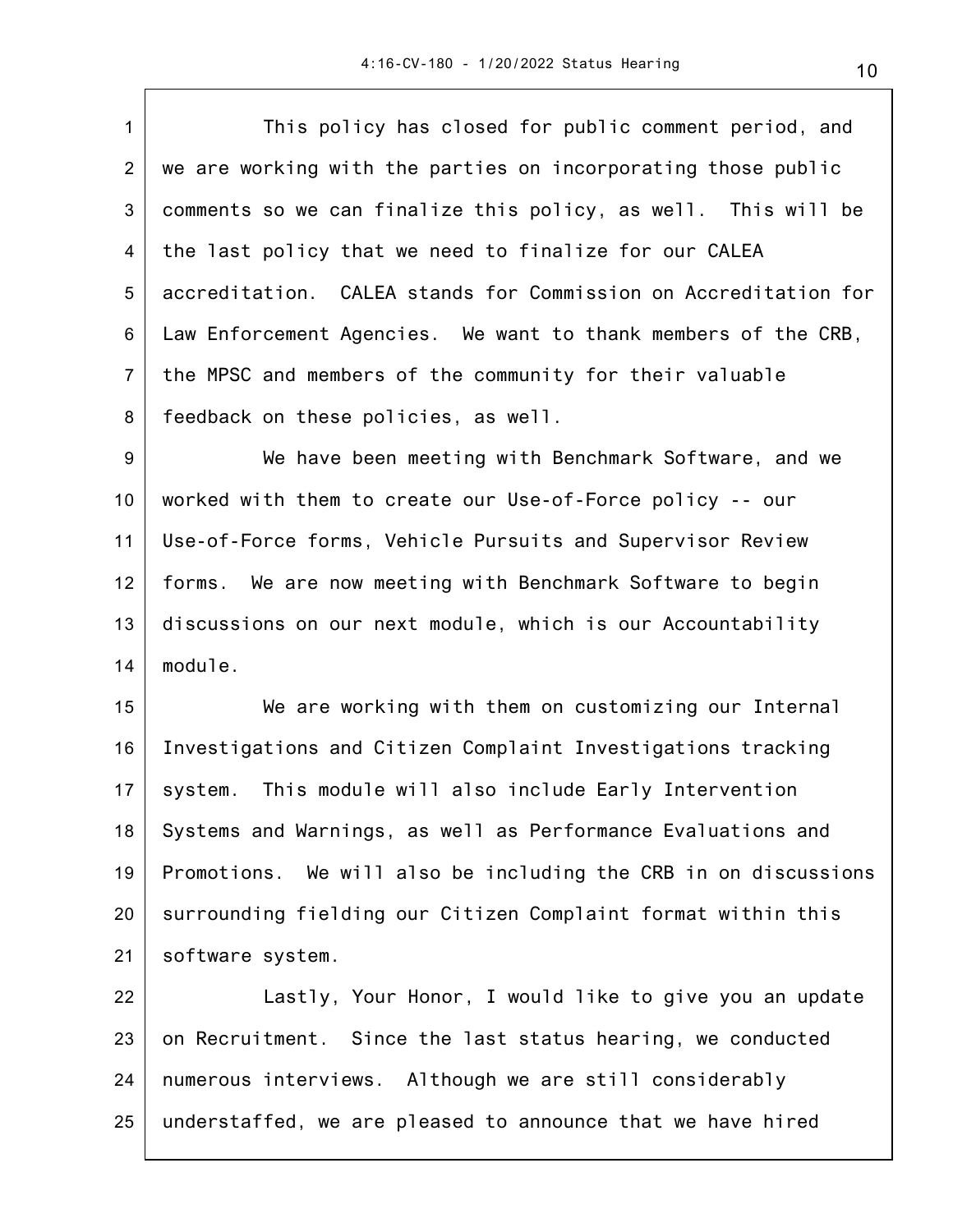1 2 3 4 5 6 7 three new officers since our last status hearing. One of those new members graduated from the first HVCU Police Academy in the state of Missouri at Lincoln University. We have another potential new hire at the end of January pending the final background investigation. I just want to remind everyone that FPD has very high standards and a stringent background investigation process.

8 9 10 11 12 13 14 We are also pleased to announce we will be fully staffed in Dispatch at the end of this month. We continue to look at new ways to advance our recruitment process and we hope to retain our current staff. We understand that being fully staffed will help us to be more effective in both areas of problem-solving policing as well as our community engagement efforts.

15 16 Thank you, Your Honor, for allowing me to provide an update on the Consent Decree process in this last quarter.

17 18 THE COURT: Thank you, Ms. Barton. Once again, I forgot I was muted.

19 20 So, Mr. Carey, I would ask -- anything? I would ask you to proceed. Anything further?

21 22 23 MR. CAREY: I would just like to add that Councilwoman Linda Lipka has joined our meeting, as well, so now we're at six out of seven. I wanted to add that.

24 25 Outside of the substantive updates, Your Honor, the City doesn't have anything else to add at this point.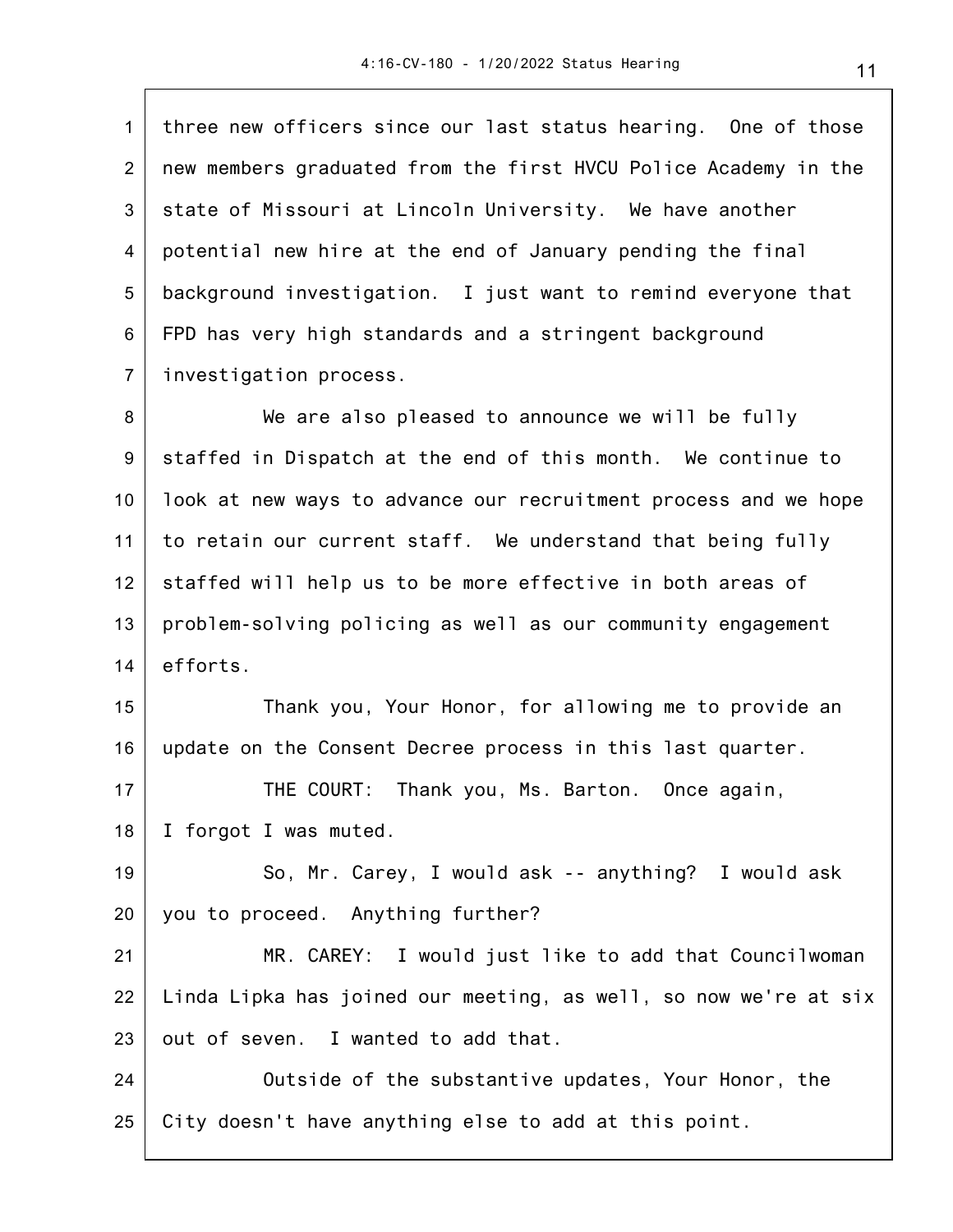| $\mathbf{1}$   | THE COURT: All right. Thank you.                                 |
|----------------|------------------------------------------------------------------|
| $\overline{2}$ | Mr. Hart, on behalf of the Department of Justice,                |
| 3              | I will hear any report or comments you wish to make.             |
| 4              | MR. HART: Thank you, Your Honor. And thank you,                  |
| 5              | Ms. Barton and Mr. Carey, for those updates.                     |
| 6              | DOJ's comments today will be brief. We want to                   |
| $\overline{7}$ | acknowledge that there has been a lot of progress, as indicated  |
| 8              | by Ms. Barton's comments, and we hope that the momentum          |
| 9              | continues. I also want to thank the community members who        |
| 10             | provided comments for today's hearing.                           |
| 11             | I think that the comments that we will make today will           |
| 12             | focus primarily just on, on two things, one being just the       |
| 13             | importance of the CRB and its role -- brief comments on the      |
| 14             | CRB's role with regard to FPD, then I'll make some comments with |
| 15             | regard to Community Policing, and repeat some of the concerns    |
| 16             | that we have brought up during the past couple of, couple of     |
| 17             | hearings with regard to staffing and salaries.                   |
| 18             | So, first, with regard to the CRB, Your Honor, we just           |
| 19             | wanted to quickly acknowledge the important role that the CRB    |
| 20             | plays in FPD's transparency and accountability to the community. |
| 21             | And I think that that's something that FPD recognizes, it's      |
| 22             | something that's recognized by the Consent Decree provisions     |
| 23             | regarding the CRB, and also recognized by the municipal code     |
| 24             | that created the Ferguson Civilian Review Board.                 |
| 25             | We wanted to acknowledge, based upon some of the                 |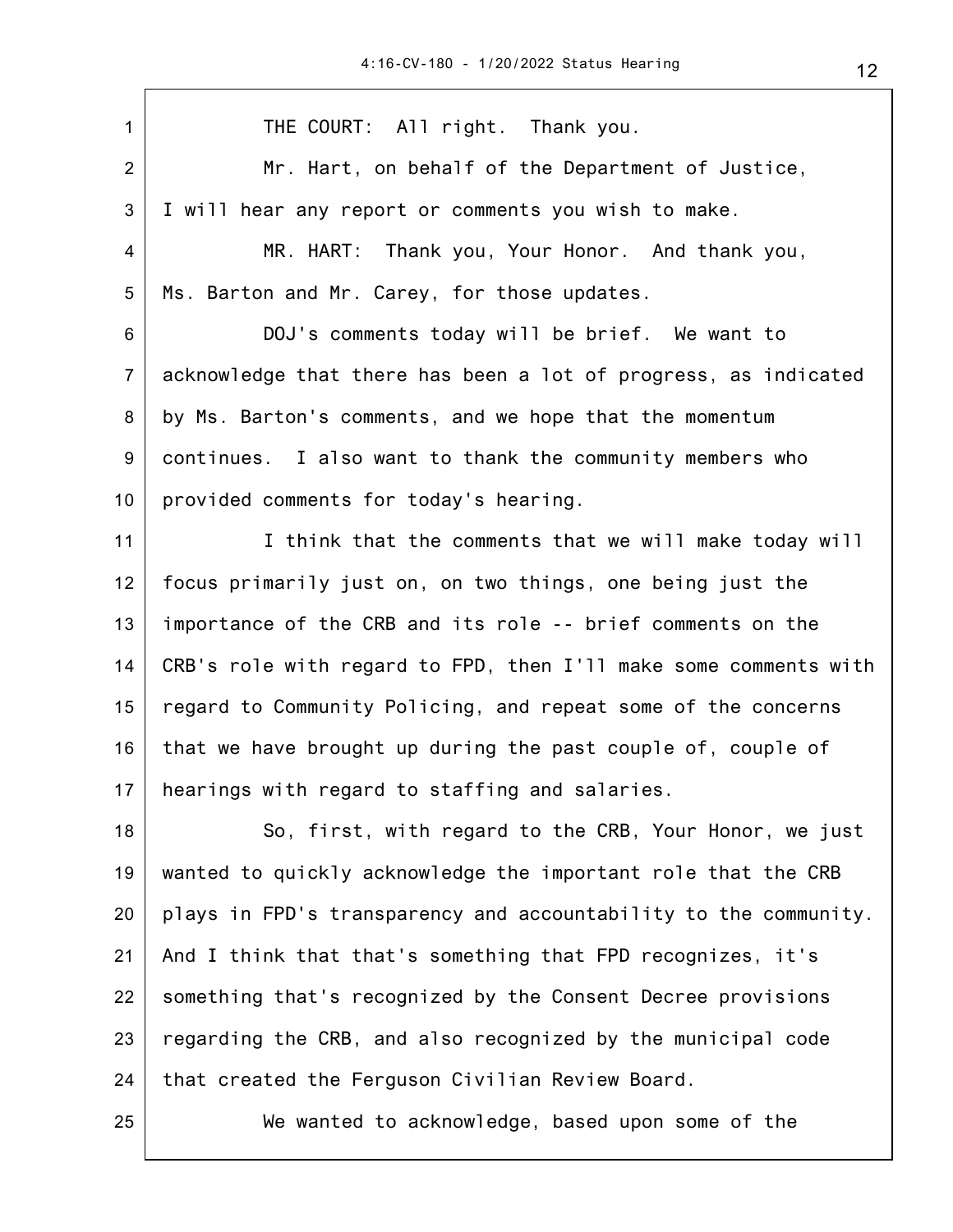1 2 3 4 5 6 7 8 comments that were, that we received, that there was, we did have discussions earlier this month with the City and the Court regarding access to certain body-worn camera video. We wanted to say that we appreciate the fact that the City is now providing access to that video to the CRB, and that video that falls within the body-worn camera policy that needs, that should be provided within a 48-hour period will be provided. That the access will be provided to the CRB in the future.

9 10 11 12 13 14 15 16 And now I just want to shift a little bit to Community Policing. Looking at the comments and, also, the public comments and also the statements of the City with regard to their actions during the past period related to Community Engagement and Community Policing, it's clear that the operational philosophy of Community Policing is something that they're trying to, that the Department is trying to achieve to its fullest.

17 18 19 20 21 22 23 24 25 The operational -- the Community Policing Policy was co-written by Chief McCall and that policy requires, or this philosophy requires that public safety be co-created with the community ,that there be a partnership with regard to keeping the community safe, that the Ferguson Police Department engage the community about community priorities, and the Department itself, as part of the community, try to establish partnerships in order to solve problems, be they problems related to gun violence, problems related to property crime, or even problems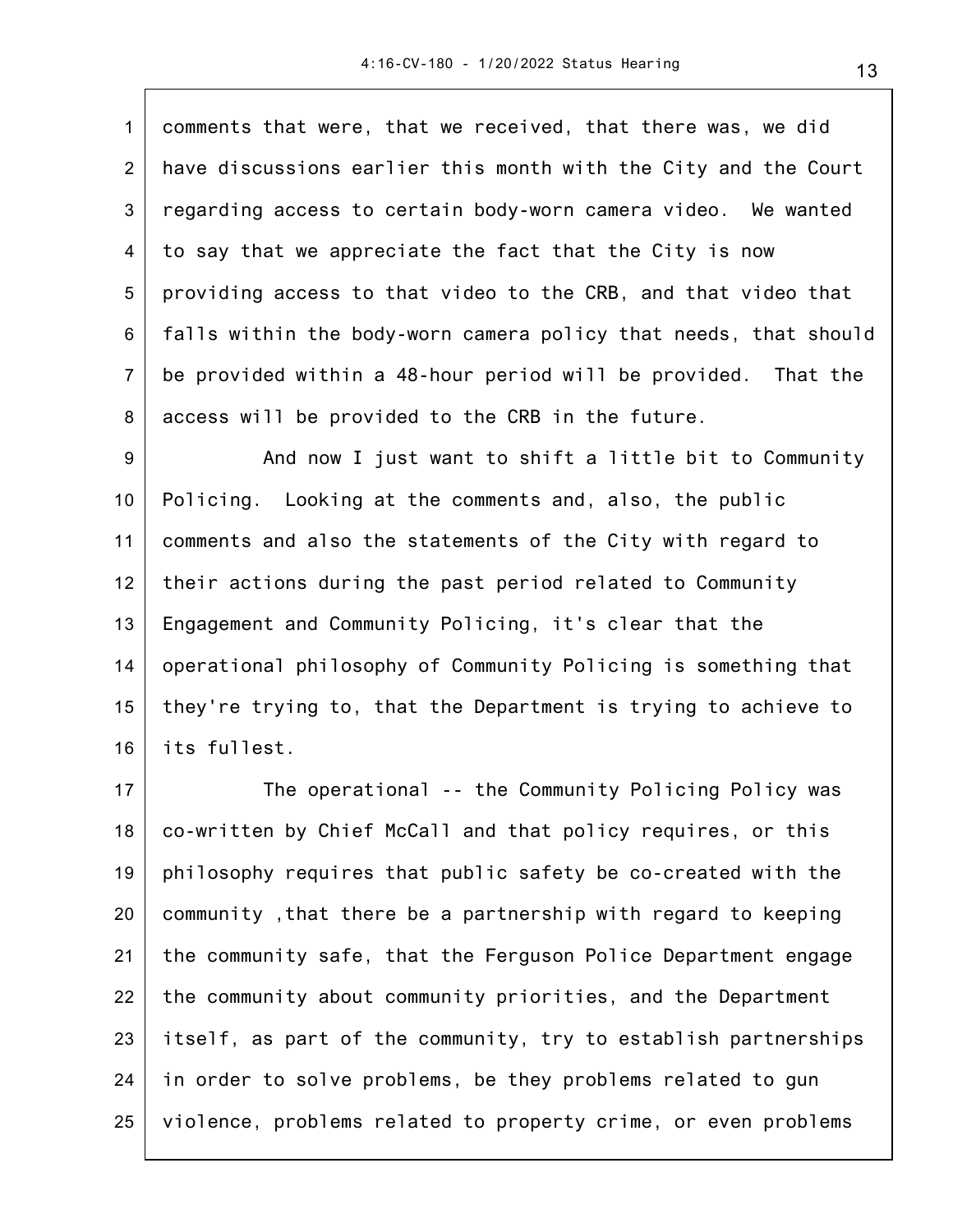1 related to reckless driving.

2 3 4 5 6 7 8 The two areas of concern that we have, that we have reiterated in past comments, regard two essential elements to Community Policing. One is that there be adequate staffing in order for Community Policing to occur. Ms. Barton talked about the improvement efforts, and it's great that new people are being hired because that's essential in order to do the type of policing that I know the Ferguson Police Department wants to do.

9 10 11 12 13 14 15 An essential element of having a good Improvement Plan and obtaining and attracting candidates who meet the requirements of the Ferguson Police Department standards and the requirements of paragraphs 281 through 283 of the Consent Decree is the salaries need to be better. And paragraph 283 requires that the salaries be among the most competitive, among the most competitive in St. Louis County.

16 17 18 19 20 21 I know that that is something that the City has been grappling with and I know that there are renewed efforts to address that issue. And we just want to highlight that as an area that we continue to be concerned about, and we look forward to the City's renewed and increased commitment to making those salaries meet the requirements of the Consent Decree.

22 23 24 25 In order for there to be activity, community engagement activity where officers are engaging in partnership, you know, going to meetings, or being more visible in the, community and doing walking patrols, or just doing problem-solving activities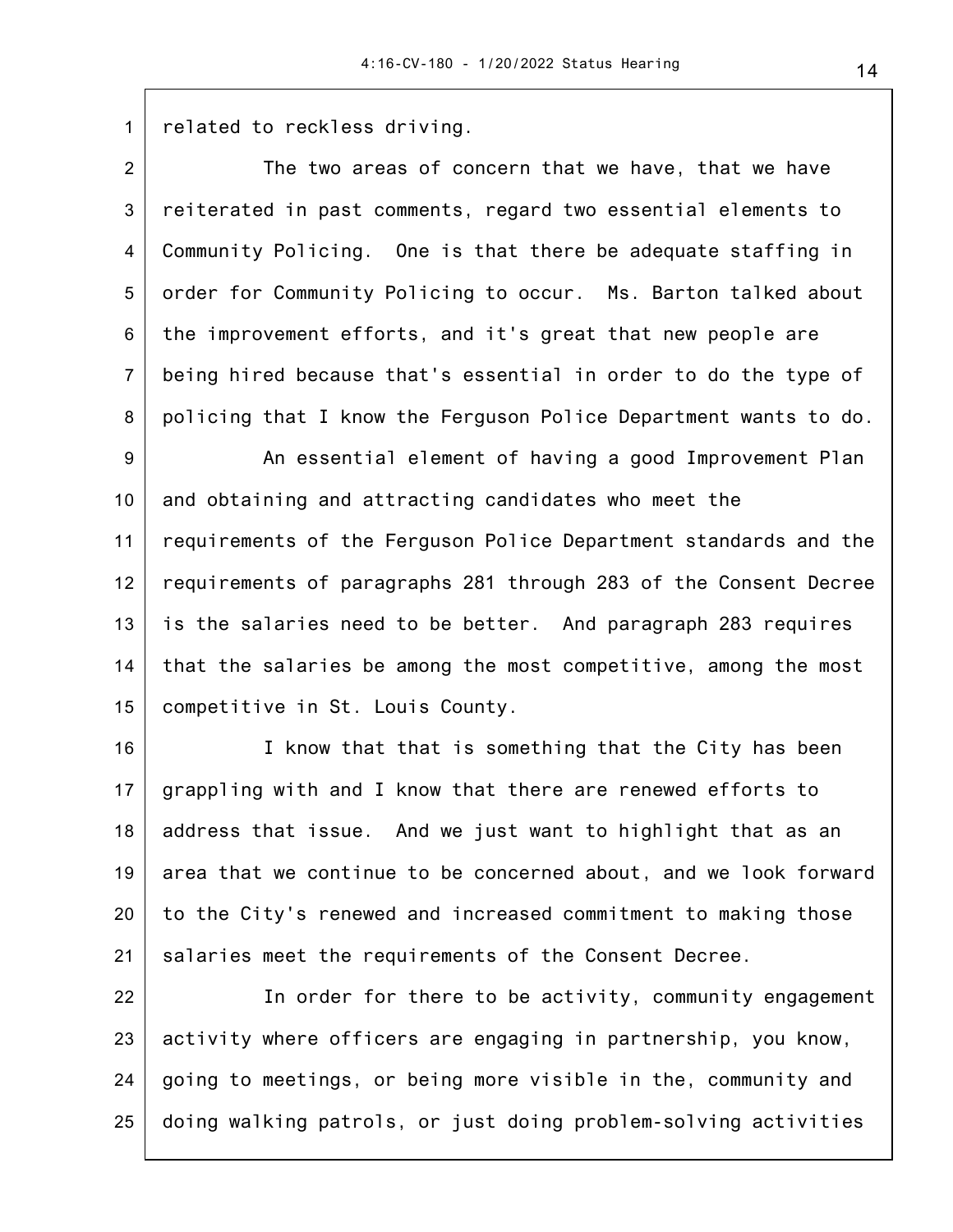1 2 3 4 5 with community members, there needs to be adequate staffing levels. That's something that I think is going to be highlighted perhaps by -- I know it's going to be highlighted in the Monitoring Team's forthcoming report. It's something that we really wanted to reemphasize.

6 7 8 9 10 11 It's also important to make time for those types of activities to happen, for those types of engagement activities to happen in the daily schedule of a patrol officer. So shift and deployment schedules, according to the, you know, the Consent Decree -- and I think it was paragraph 30 -- need to be consistent or conducive to allowing Community Policing to occur.

12 13 14 15 16 17 18 So that is also something that we have highlighted in the past couple of status hearings, and it's something that we want to reemphasize, and hope the City increases its commitment to making sure that shift and deployment schedules are conducive to Community Policing and allow for the type of important engagement with, between community members and police officers to occur.

19 20 21 22 23 24 Your Honor, I think that those are the primary things that we wanted to highlight this morning. As always, we appreciate the tireless effort of Chief McCall and of Ms. Barton in trying to come into compliance with this agreement and we appreciate the City's ongoing efforts to meet compliance. Thank you.

25

THE COURT: Thank you, Mr. Hart. And I understand what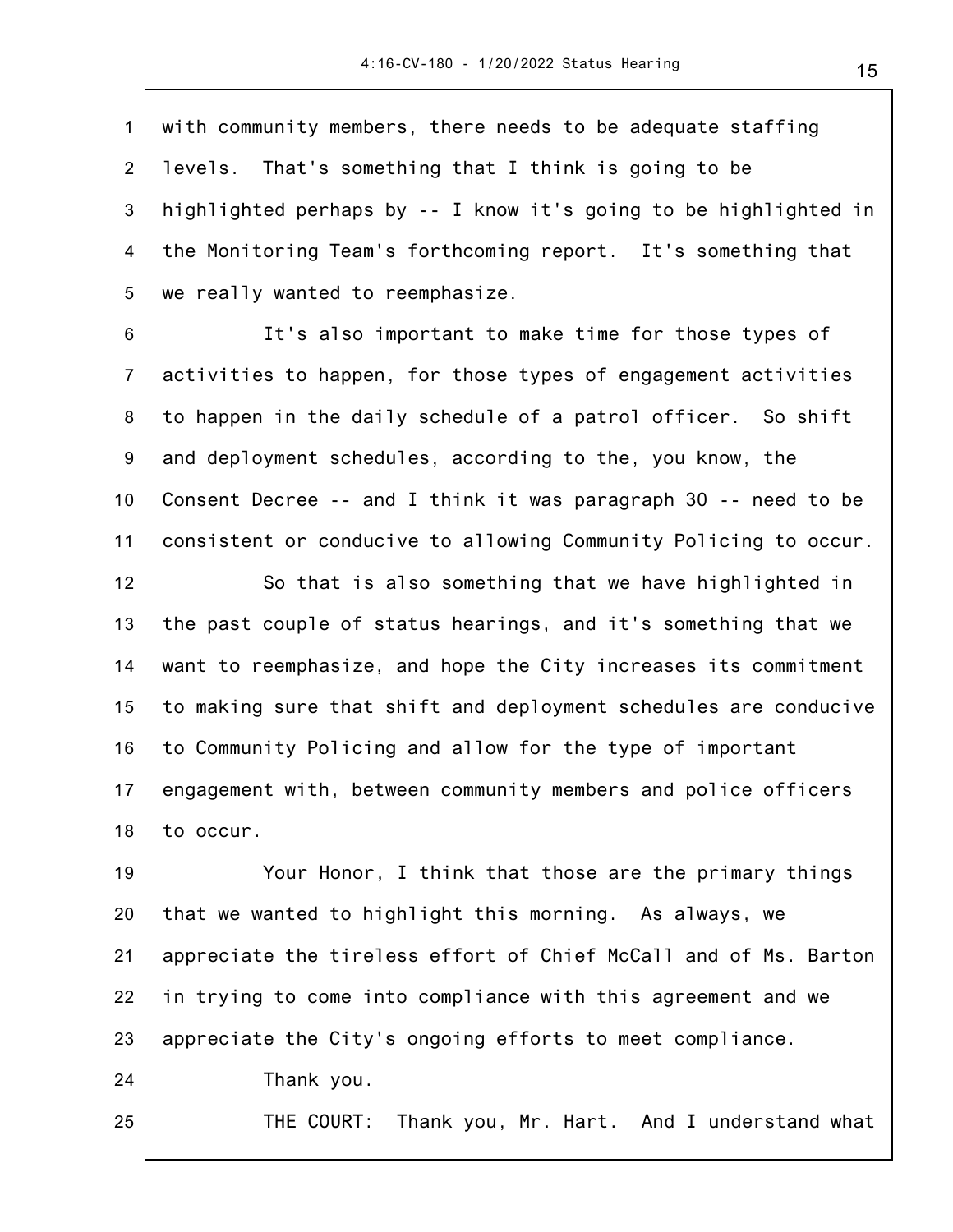1 2 3 you're saying about appreciating the efforts everyone is making, and I certainly join in that appreciation, even understanding it's difficult and there is a way to go.

4 5 6 So let me start with, let me now go to Ms. Tidwell or Ms. Caruso, whichever of you wishes to speak first on behalf of the Monitoring Team.

7 8 MS. TIDWELL: Thank you, Your Honor. And thank you, Mr. Hart and Mr. Carey.

9 10 11 12 13 14 15 16 17 18 19 The Monitoring, we echo much of what's already been said, particularly Mr. Hart's emphasis on the staffing issues that the City is facing. As we move towards what we hope is guiding the City towards substantial compliance with the Consent Decree and closing out the Consent Decree in the foreseeable future, the staffing shortages continue to sort of undermine progress towards that goal, and a lot of -- ere are a lot of different factors. Mr. Hart talked about the salary, the salary needs or sort of the pay issue. Certainly, COVID-19 has impacted everything, and so that can't be understated, that we're trying to do all of this within a pandemic.

20 21 22 23 24 25 And then there is also the issue of burnout. And I can -- you know, just in echoing the thanks to Chief McCall and to Ms. Barton and to the City staff, these folks have done an inordinate amount of work and have had to shoulder work that ideally would be spread out amongst other people, and it's not. And so it's not lost on the Monitoring Team that if you continue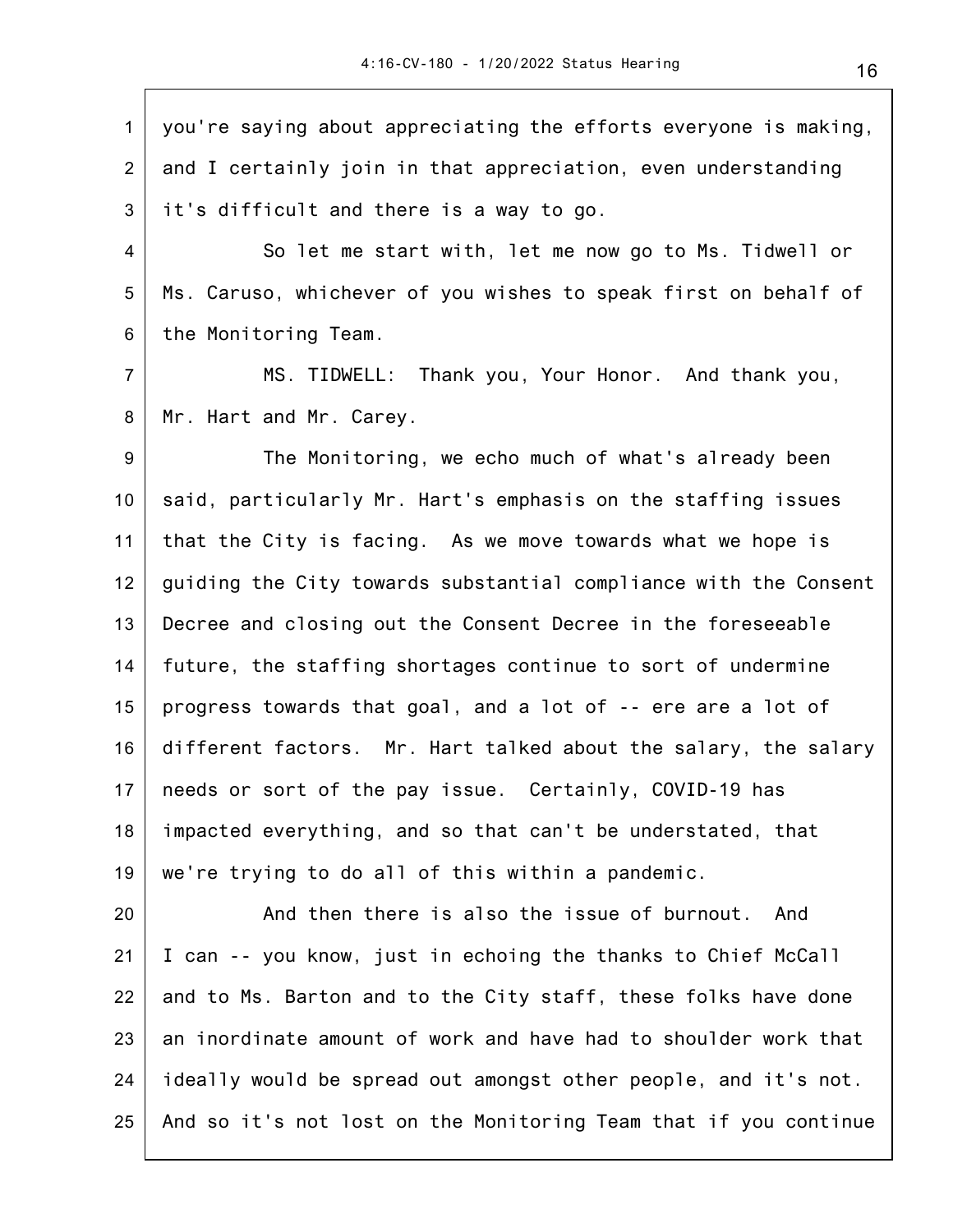1 2 3 4 to sort of burden the scant resources that you have, you're not gonna have those folks, you know, who are committed and who have shown sort of commitment and diligence and tireless effort, you're not gonna have them much longer.

5 6 7 8 9 10 And so I think, from our perspective, the need to increase staffing and address these shortages is about protecting the folks who have been doing the work and carrying the load heretofore. And so we hope that the cavalry is coming in for those folks soon and that they'll get the help that they deserve and they need.

11 12 13 14 15 16 You know, the staffing issue touches upon another question or potential issue that was raised in a number of the public comments, and particularly those from Councilwoman Griffin and from the CRB, around this issue of when other departments come into Ferguson to provide mutual aid to the City.

17 18 19 20 21 22 23 And so if we have a Department that's understaffed and needs to call on others and, you know, and rightfully calls on other departments to assist, how do we balance that need to protect and preserve public safety with the need, under the Consent Decree, to have constitutional policing and accountability within the City? And how do we appropriately serve both of those interests at the same time?

24 25 And I know that the parties have been working to discuss these issues, whether it's the Code 1000 provisions that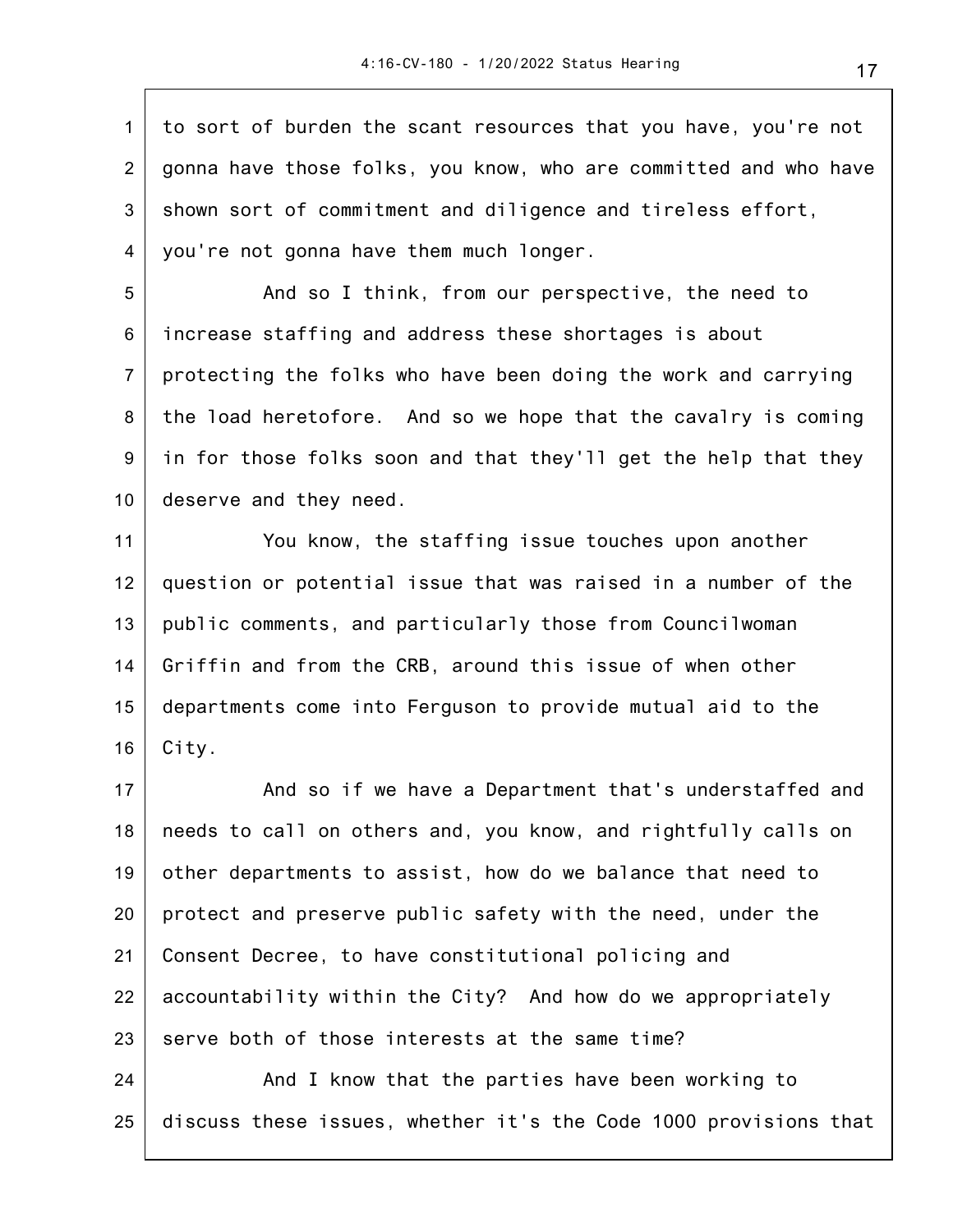| $\mathbf{1}$   | usually come up in and around the time of protest activity       |
|----------------|------------------------------------------------------------------|
| $\overline{2}$ | within the City. I know that the Department of Justice has done  |
| 3              | some outreach to neighboring jurisdictions and I think that this |
| 4              | will continue to be an issue. And maybe there is no easy         |
| 5              | solution or easy answer to this, but the staffing question or    |
| 6              | the staffing shortage will go a long way in sort of alleviating  |
| $\overline{7}$ | some of those internal pressures that, you know, that force the  |
| 8              | City, in a lot of instances, to rely on other departments to     |
| 9              | come in and assist.                                              |
| 10             | So this staffing shortage touches on so many different           |
| 11             | areas of the Consent Decree and is an impediment to substantial  |
| 12             | compliance and impacts so many other areas that it really        |
| 13             | can't -- it needs to be and, I'm sure, is the number one         |
| 14             | priority sort of going forward because everything sort of        |
| 15             | touches upon that, from the Monitoring Team's perspective.       |
| 16             | We also wanted to thank Mayor Jones for her continued            |
| 17             | efforts toward the community engagement efforts of the City,     |
| 18             | most notably in sort of getting some kind of community outreach  |
| 19             | coordinator or some partnership with the university, and others, |
| 20             | to get a consistent presence within Ferguson to work with the    |
| 21             | community on behalf of the City.                                 |
| 22             | And we note in the public comment that she submitted             |
| 23             | for this hearing this new initiative from the former Canfield    |
| 24             | Green apartment complex, which is now I think, Pleasant View     |

25 I think is the name of it now, where they're going to be working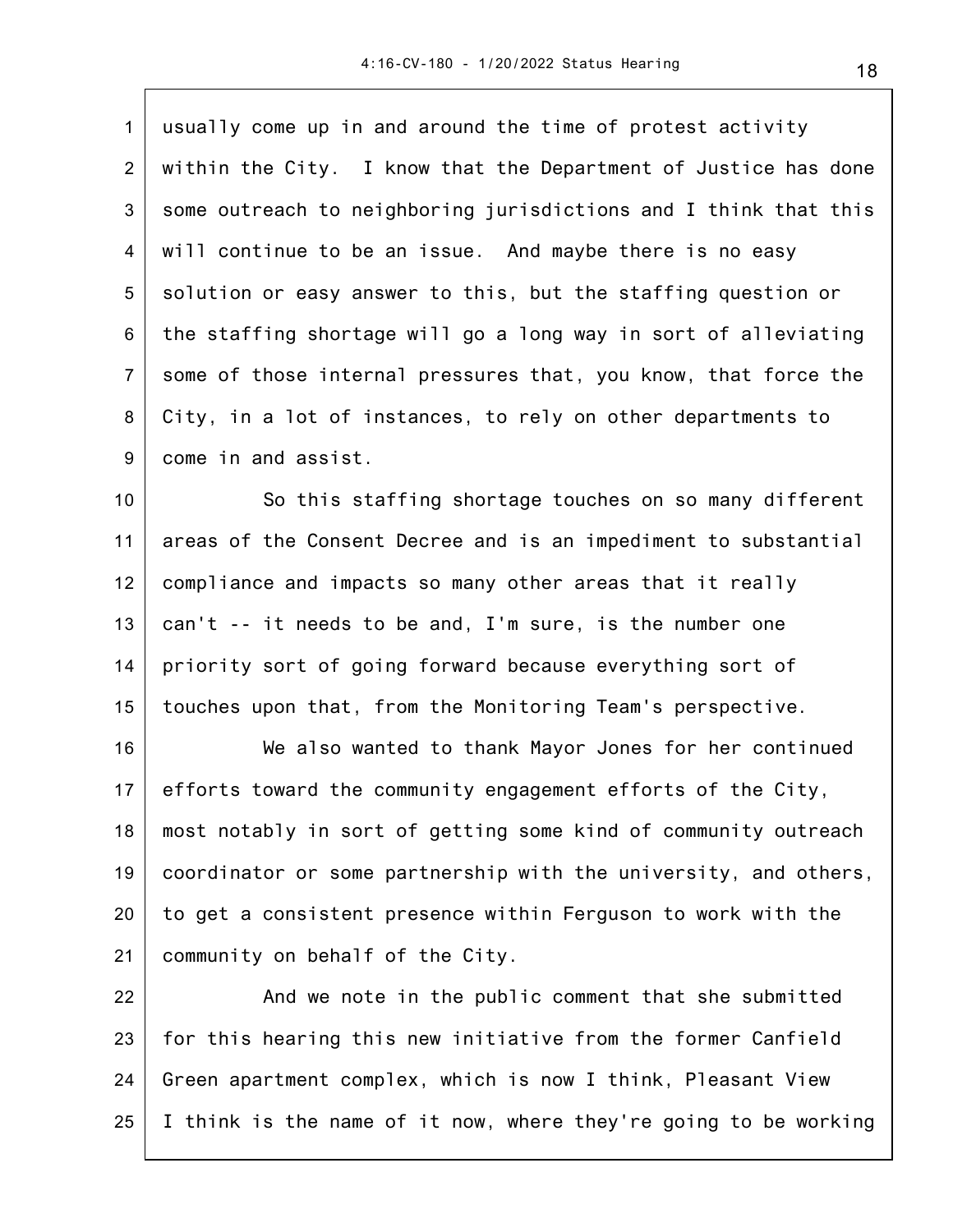1 2 3 4 5 6 7 8 9 10 11 with the Brown School of Social Work to try to have people housed within the apartment complex to work on community engagement issues. And this will not only, our hope is, help the City towards full implementation of paragraph 25 which requires the City to establish partnerships with neighborhood associations but, hopefully, will become a model for other apartment complexes in the Ferguson area, so that we can build those partnerships and foster them and keep and sustain them long-term; which would go a long way to not only creating engagement within the housing complex but also throughout the City as a whole.

12 13 14 15 16 17 18 As Mr. Hart mentioned, the Monitoring Team has submitted to the parties a draft of a status report that the parties are reviewing now. And a number -- in addition to talking about a number of the things that have been raised at this hearing, it will present the findings of, or the preliminary findings of our Use-of-Force Audit which the Monitoring Team has been undertaking over the past few months.

19 20 21 22 23 24 25 And as I've noted in prior sessions here, Your Honor, the audit was conducted in two phases. The first phase was designed to assess the City's -- the thoroughness, the timeliness and the completeness of the City's use-of-force reporting and investigations. And so the Monitoring Team reviewed a number of use-of-force investigations, I think more than half of those that were filed, and made some preliminary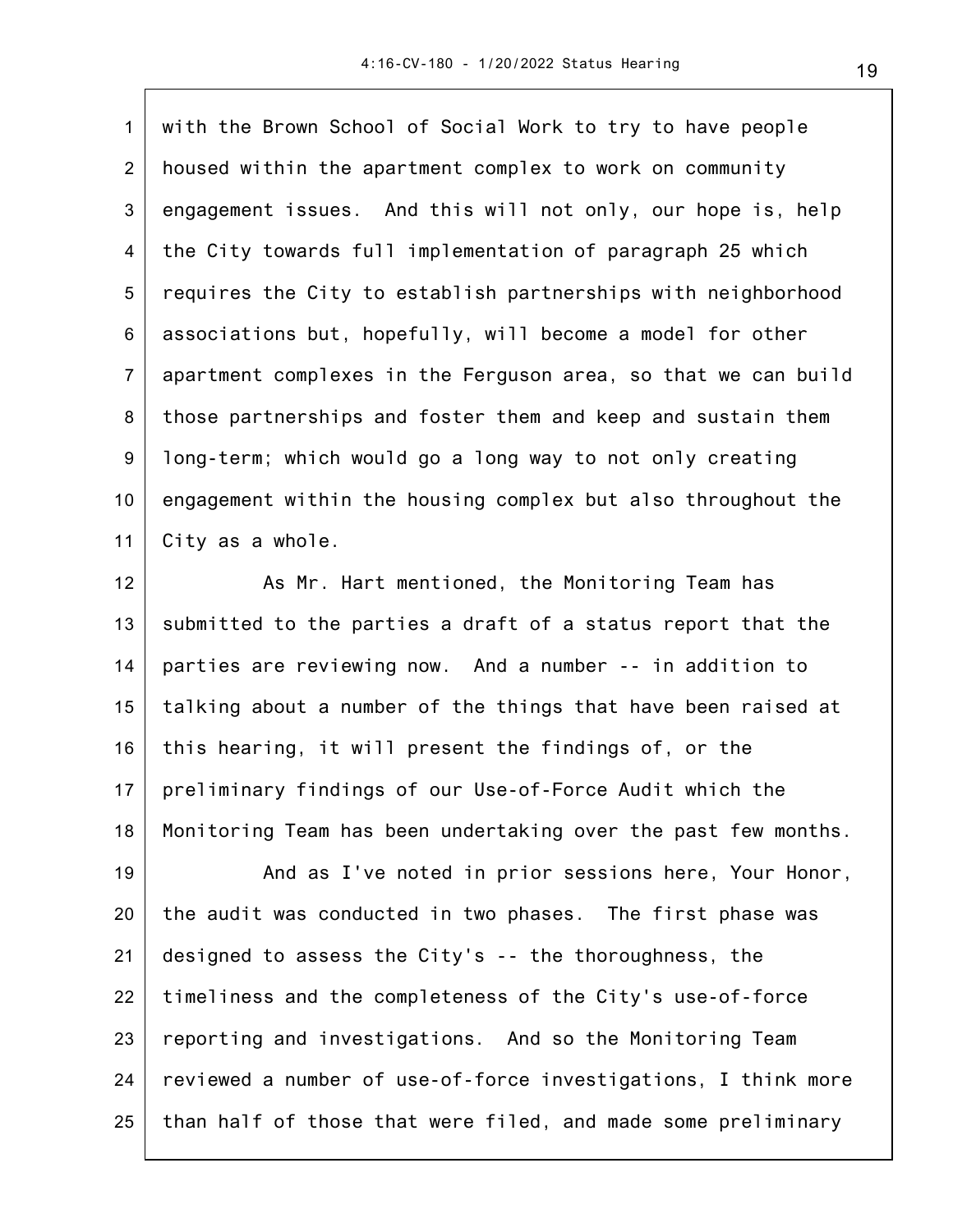1 2 findings as to what we observed in those reports, as well as in any accompanying body camera footage.

3 4 5 6 7 8 9 10 And I will just say without -- you know, the parties have the draft report and so they get -- you know, will weigh in on the findings before we release them, but there was much to be encouraged by in terms of the level of the quality of the writing of many of these use-of-force investigations. There were notable instances of officers applying deescalation techniques to combative or intoxicated individuals to sort of calm situations before force was elevated.

11 12 13 14 15 16 There were issues where there were deficiencies found in application of use-of-force or in some other tactics where supervisors made note of those deficiencies and recommended counseling or training for officers. So the Monitoring Team was encouraged by many of the things that we observed within Phase I of the Audit.

17 18 19 20 21 22 23 24 Obviously, with every -- you know, there were some shortcomings that we identified that we'll, you know, talk to the parties and flesh out a little bit more before the findings are released but, overall, for the force that the Department is reporting, particularly when we compared force reporting in 2019 to force reporting in 2020, there's a lot to be encouraged by as the Department moves to more robust reporting and investigation of its own force.

25

The next phase of the audit will essentially try to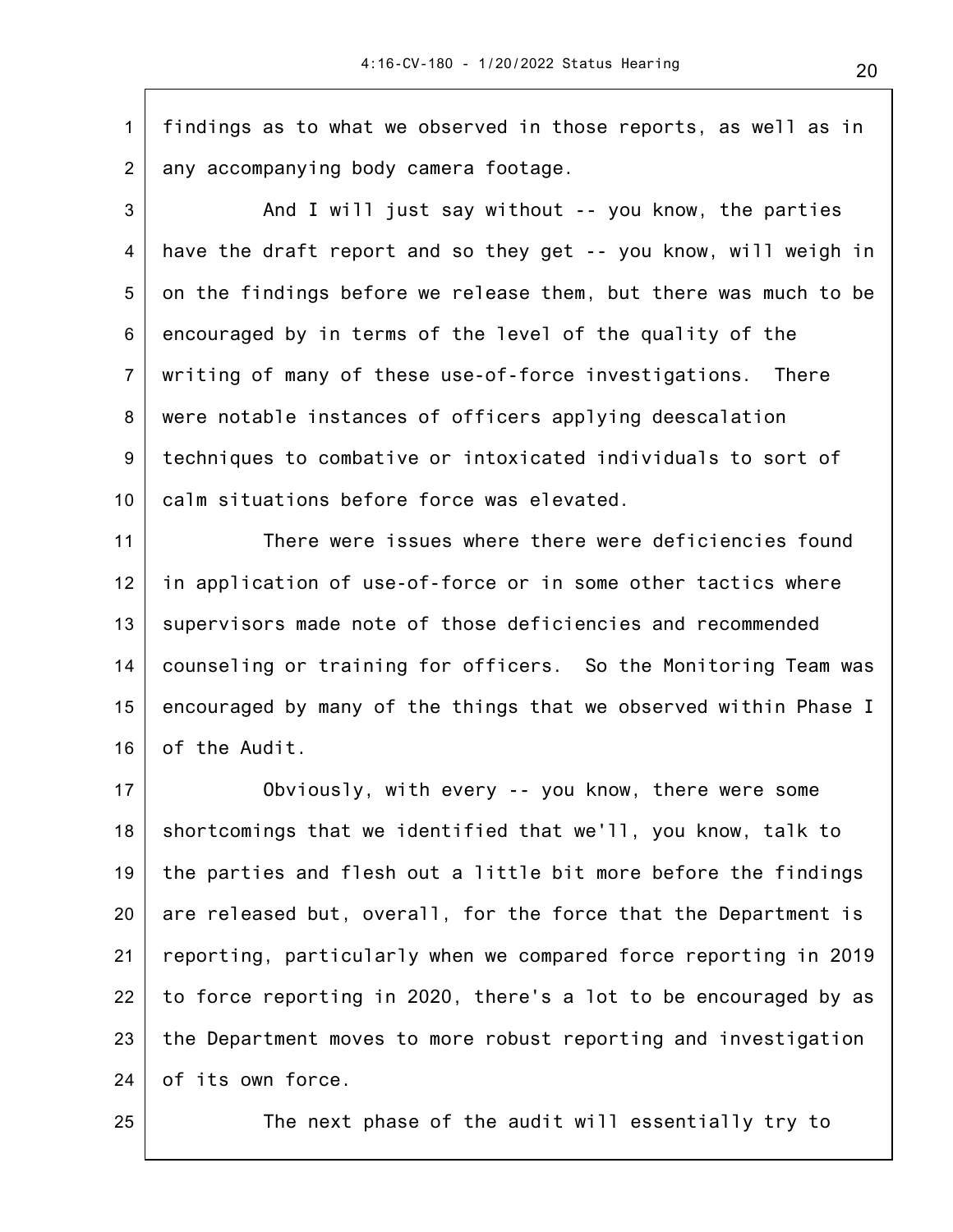1 2 3 4 5 6 7 8 9 10 11 assess how, whether the Department is doing a good job of reporting force when it happens, and so in some instances, so in some regard it's trying to prove is the absence of evidence or evidence of absence or however that saying goes, Your Honor. And so we're looking at a number of Incident Reports where force wasn't reported but, by the nature of the offense, it would appear, at least -- you know, one could infer that force may have been employed. So if it's an assault on a police officer, or resisting arrest, or some other type of offense where it might indicate that some force beyond handcuffing might have been used to place a person under arrest.

12 13 14 15 16 So the Monitoring Team has identified a subset of those Incident Reports and the next phase of the audit will be to request and review body cam footage and other materials to determine whether force was employed but just not recorded. And we'll report out on that when it's completed.

17 18 19 20 21 22 23 This report will also include the results of last summer's Community Survey. And as we've noted before, there was an increase in the number of respondents in this survey as compared to last year. It was a modest increase from, you know, a hundred or so to 400 some odd respondents which, you know, is still not where went to be, but certainly is an improvement over last year.

24 25 We did see an increase in improvements in the demographic representation within the survey respondents, and so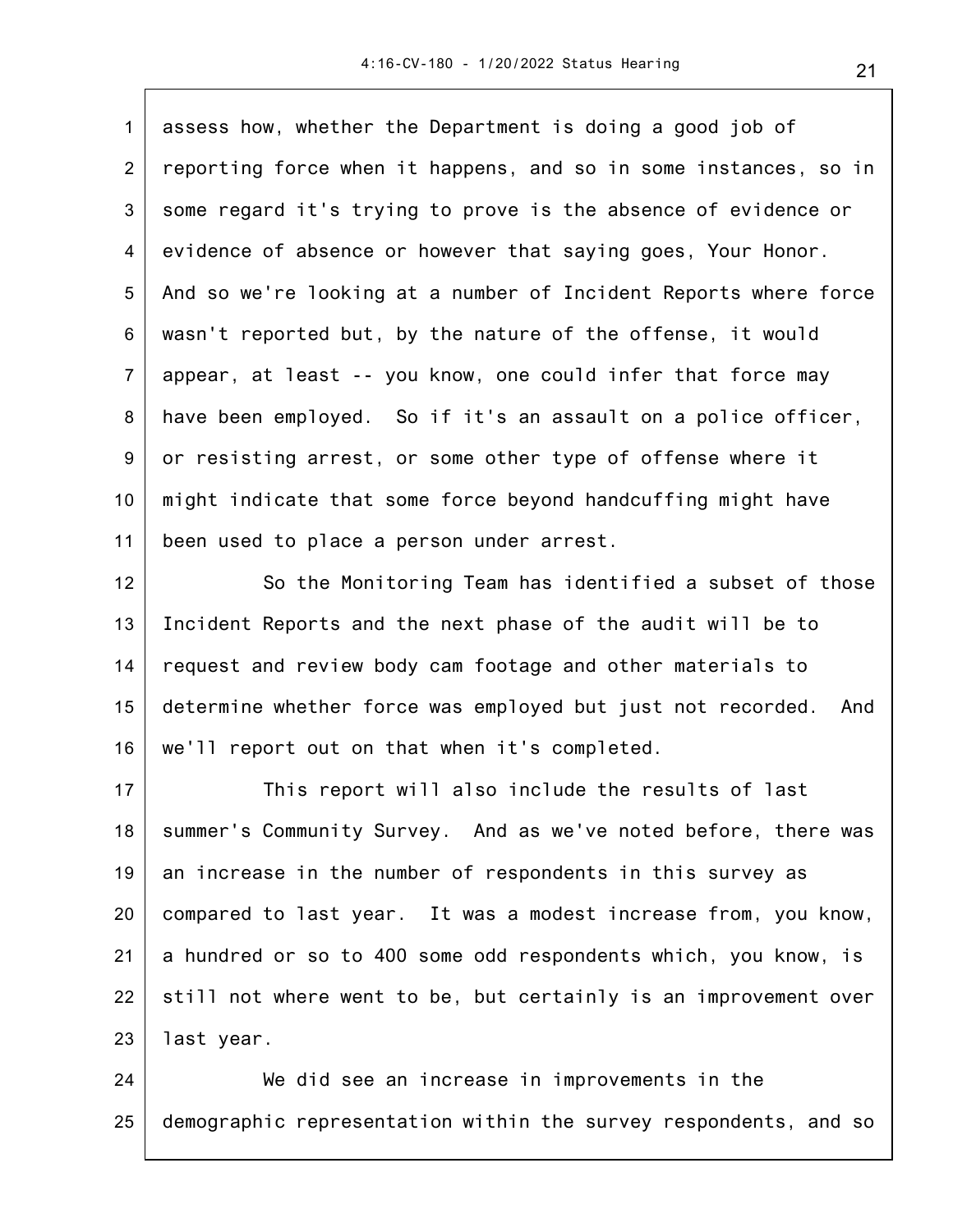1 2 3 4 I think the number -- I think last year the number of black or African-American-identified survey respondents was around 12 percent. This year it was about 20 percent. There was more economic diversity in the number of respondents.

5 6 7 8 9 10 11 12 You know, so there is much to be encouraged by in terms of the outreach efforts that the City and the Monitoring Team made to get more respondents, which included radio spots and the mailing of targeted mailings to certain wards within the City to try to enhance participation but, obviously, the pandemic and the inability to do things in-person continues to sort of hamper the ability to gin up or to increase participation in the survey.

13 14 15 16 17 18 19 I did want to just announce that the Monitoring Team, we have gotten approval from the parties to increase our membership by one and we're hopeful, hoping by two within the next couple weeks or so. So I know that she's listening on the livestream, so we have added retired Boston Police Superintendant Lisa Holmes to the Monitoring Team, so she is listening.

20 21 22 23 24 25 Superintendant Holmes comes to us with decades of experience in law enforcement, specializing in the development, implementation and auditing of police department training curricula at the recruit, patrol and supervisory level. So we're hoping that, as the City is moving towards the development and refinement of its training plan at the recruit and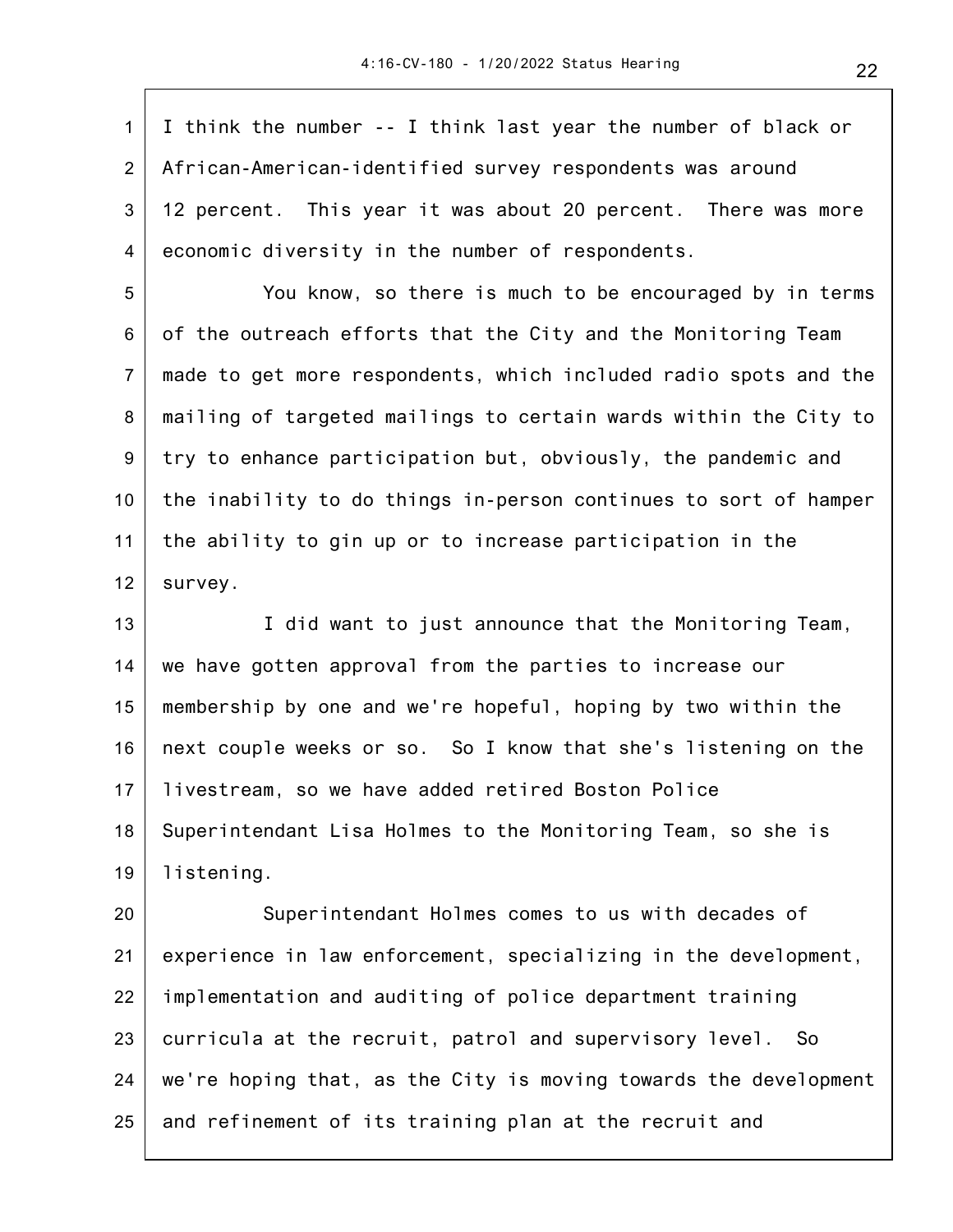1 2 3 supervisory and in-service levels, that Superintendant Holmes will be -- will fit right in and offer the City any technical assistance that it needs to get that done.

4 5 6 7 8 9 She attended one of the training -- the meetings with the Department and the Department of Justice and the Police Department, and we hope to sort of get her integrated a bit more to do more work in that area. She'll also be assisting with the audits in the internal investigations provisions of the Consent Decree, so we look forward to that.

10 11 12 13 14 15 The second person that we're looking to add would be a consultant in the use-of-force area. And so our hope is that once that person is on board, once the City approves of the addition of that second person, that he will spearhead our efforts in Phase II of the Use-of-Force Audit so that we can get those done.

16 17 18 19 20 21 22 23 24 25 One additional audit area from this reporting period is the Municipal Court audit. And so we did do some observations of Municipal Court proceedings in October, I believe, or November -- it was November -- and I'm working with Ms. Webber and Ms. Barton to get some of the additional records or other things that we need, to report out on that audit and hopefully close out many provisions of the Municipal Court provisions of the Consent Decree, as we're sort of moving with great progress towards substantial compliance in a lot of areas within the Municipal Court.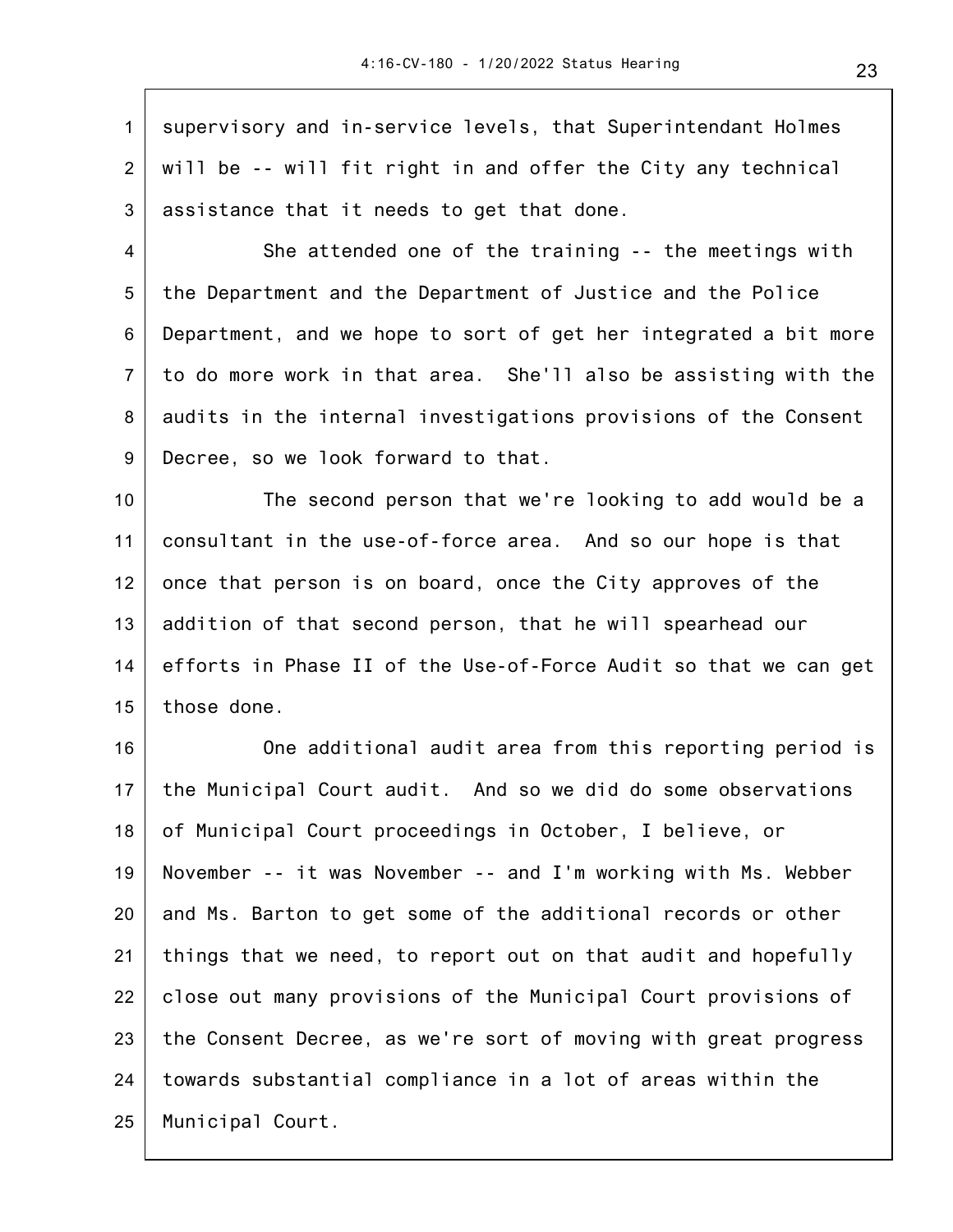1 2 3 4 5 6 7 8 9 10 11 12 13 14 15 16 17 18 19 20 21 22 23 And I think that that was it for the Monitoring Team unless, Your Honor, you have questions. THE COURT: I don't. You may have said this, and I apologize if I'm asking about something you said. What's your general timeframe for when you expect the report to be ready for the public? MS. TIDWELL: Yes, Your Honor. So we, as the Consent Decree requires, we've provided it to the parties. I think they have 15 days, I think, to review and get it back to us. And then, assuming no major issues around something that we've said in there that we shouldn't have said, we anticipate that it will be filed by the, I guess the first full week in February, which would be around the 6th or 7th. That week. And then, as always, timed in and around the filing of the report or the completion of the report, we'll do some sort of virtual Town Hall event in the City to discuss the report results. THE COURT: All right. Thank you. You know, I appreciate the comments and I do want to welcome Superintendent Holmes and any of -- and if you have a future, your future person on the team, if they join. I know that sounds like she has a lot of really good experience that will be very helpful in this process. So having heard the reports, and you all did touch on

24 25 the, some of the issues that were raised in the public comments -- I do want to thank the people for the public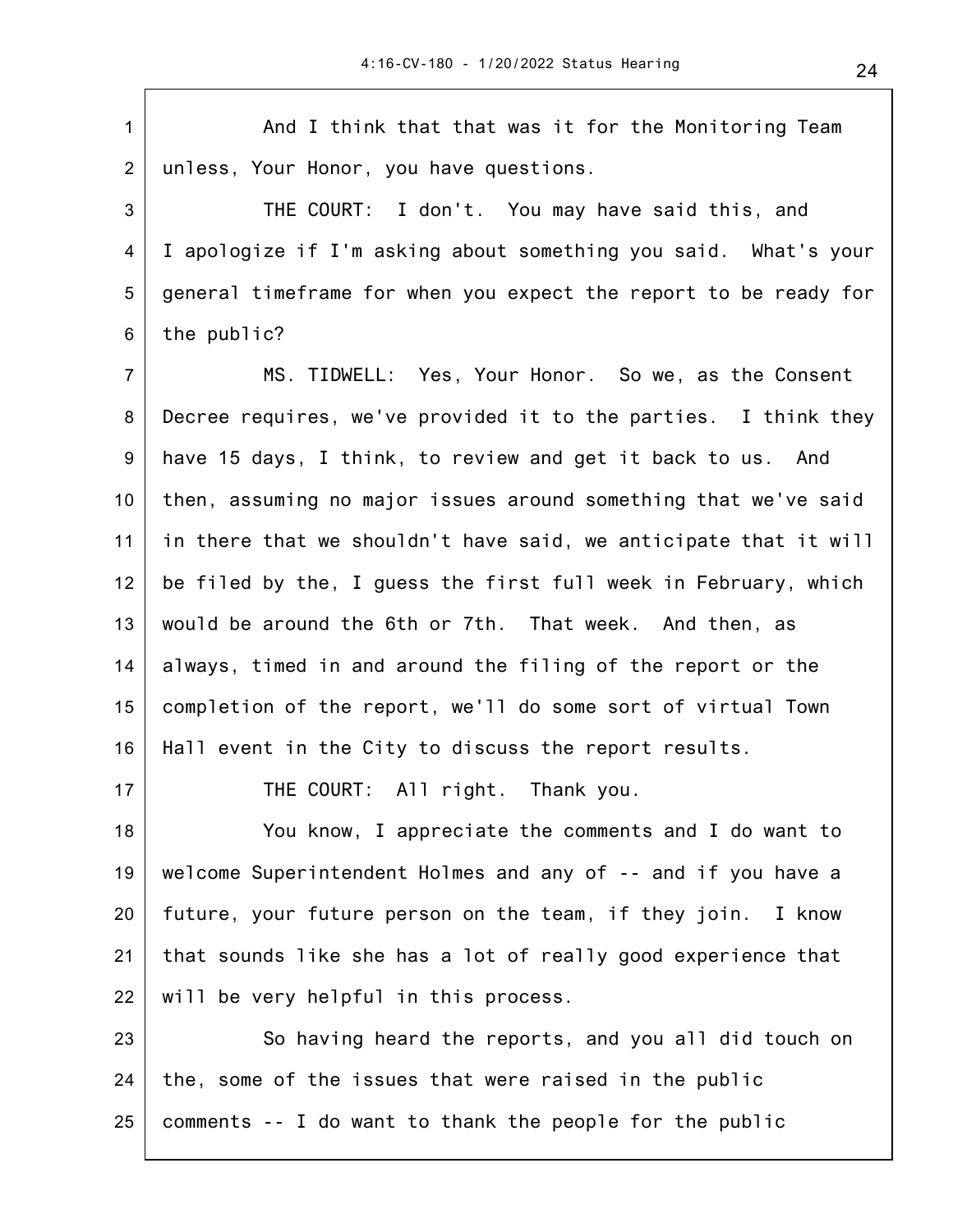1 2 comments -- Mr. Carey, let me ask you, do you wish to make any further statements at this time?

3 4 MR. CAREY: Yes, Your Honor, just a few statements sort of based on what has been said today.

5 6 7 8 9 10 11 12 You know, it was acknowledged and we certainly appreciate the acknowledgment from the Monitoring Team and the Department of Justice about the efforts that the City has been putting in. Of course, we face challenges in, you know, our compliance with the Consent Decree; in particular, the issue of the salaries and the shift deployment. You know, we, as you know, we have been dealing with and grappling with these issues for a while.

13 14 15 16 17 18 19 20 You know, while I do think it's fair to say a lot of those issues are -- some of the those issues, especially the salary issue, is a fixable issue that the City of Ferguson can sort of work to fix within the current budget that we have, whether that means we lessen the number of commissioned officers we have so that we can pay the ones that we have more or, you know, we somehow find some money to pay folks, you know, I think some of the issues are issues that the City can remedy.

21 22 23 24 25 But we do -- I mean I think would be, just to be fair to the City, to sort of understand that there is sort of a national phenomenon going on that is not a Ferguson-related issue. It is related to sort of a shortage of folks available to, you know, to become police officers, as well as sort of the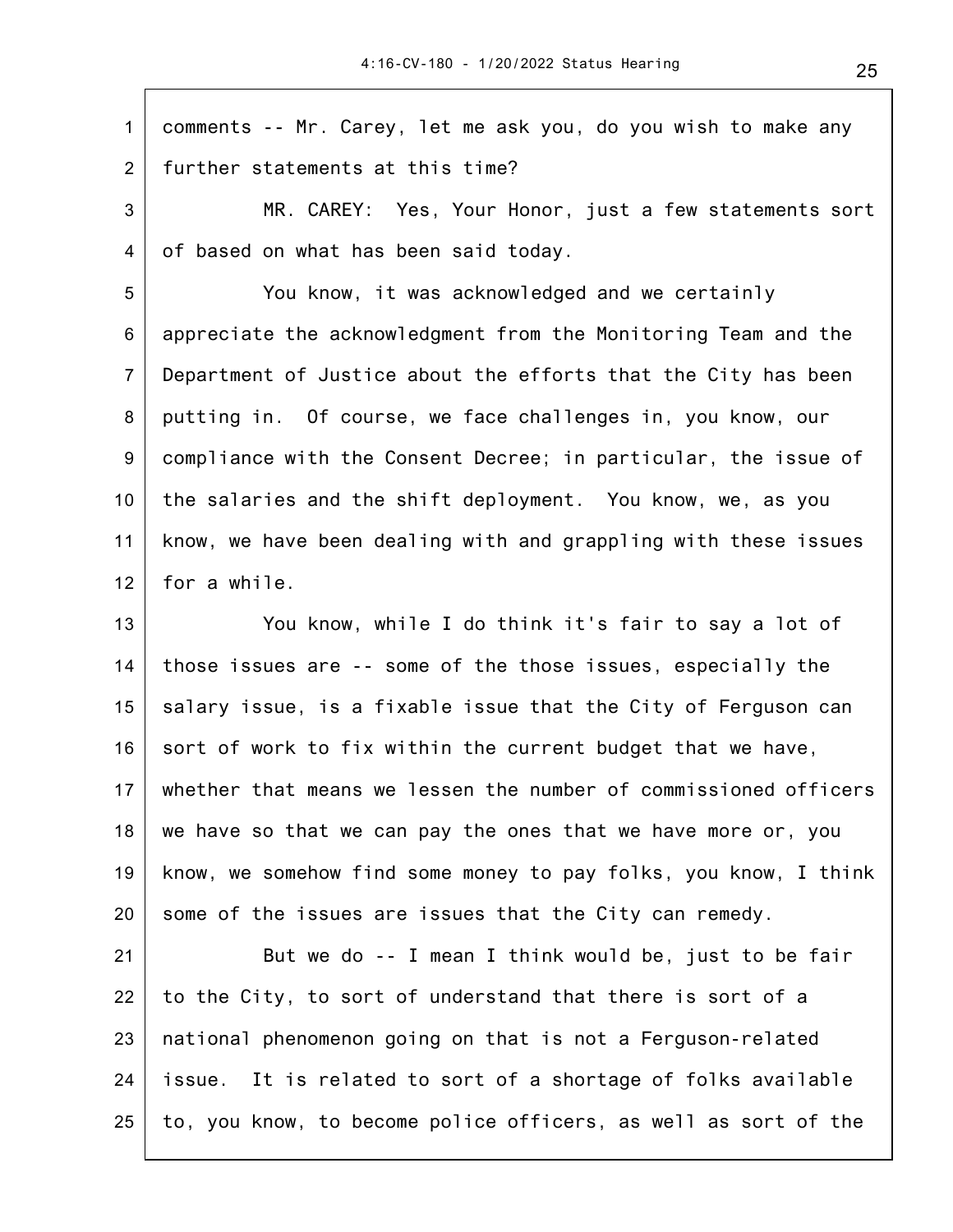| $\mathbf{1}$     | exodus of people who are in the police industry out of that      |
|------------------|------------------------------------------------------------------|
| 2                | industry. But those are not problems that are specific to the    |
| 3                | City of Ferguson. Those are national phenomena and we certainly  |
| 4                | aren't immune to, you know, to those occurrences, as well.       |
| $\sqrt{5}$       | So while there are certain things that we have control           |
| 6                | over in terms of how we can fix those things, you know, we still |
| $\overline{7}$   | have to sort of take into consideration that, you know, we have  |
| 8                | a shortage of people entering the profession, and we have an     |
| $\boldsymbol{9}$ | abnormally -- an abnormal number of people exiting the           |
| 10               | profession and that's a nationwide issue. So I just wanted to    |
| 11               | put that out there.                                              |
| 12               | Ms. Barton, did I -- I'll ask Ms. Barton. I think she            |
| 13               | may have wanted to comment on one or two more things that you    |
| 14               | may -- that maybe I missed.                                      |
| 15               | MS. BARTON: Well, we just wanted to let the Monitor              |
| 16               | Team know that we do not have any objections to the second       |
| 17               | person to add to the Monitor Team.                               |
| 18               | MR. CAREY: Okay. Perfect.                                        |
| 19               | MS. TIDWELL: Thank you.                                          |
| 20               | MR. CAREY: And then outside of that, Your Honor,                 |
| 21               | I don't think we had anything else that we needed -- oh, I did   |
| 22               | want to let you know because I'll get in trouble if I don't --   |
| 23               | so we actually ended up having 100 percent participation from    |
| 24               | our Council today. Councilwoman Toni Burrow was tuned in, as     |
| 25               | well, listening.                                                 |
|                  |                                                                  |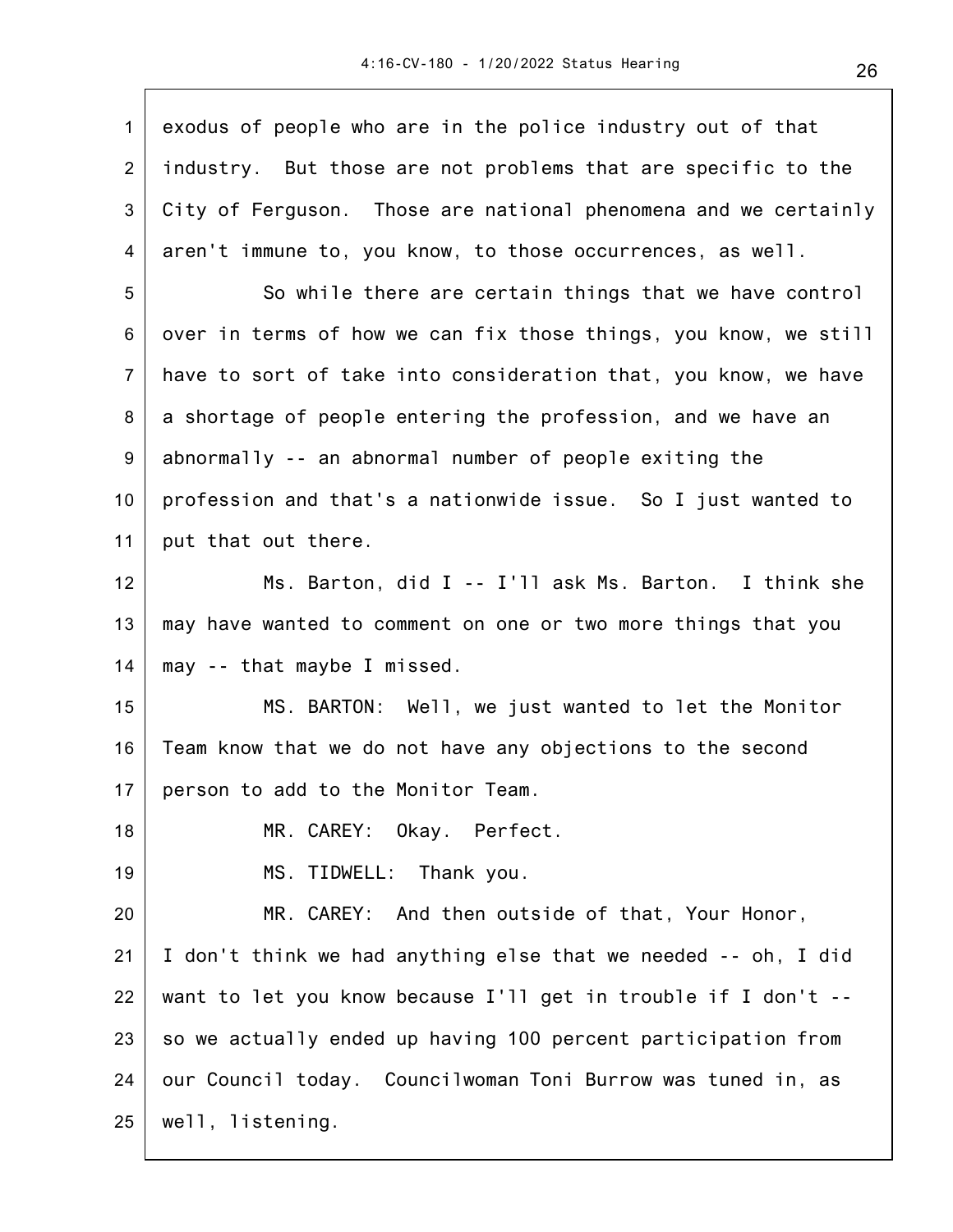$\overline{\phantom{a}}$ 

| $\mathbf{1}$   | So I think this was, that I can remember, the first              |
|----------------|------------------------------------------------------------------|
| $\overline{2}$ | time we've had 100 percent participation in the hearing from the |
| 3              | Council. So we, you know, we certainly are happy that our        |
| 4              | Council can make the time and sacrifice the time to tune into    |
| 5              | that.                                                            |
| 6              | So I just wanted to make sure I made that known on the           |
| $\overline{7}$ | record so that I don't get in trouble later.                     |
| 8              | THE COURT: That's great. And I'm very glad to hear,              |
| 9              | and I'm glad -- I do also appreciate the effort of all of the    |
| 10             | City officials, including the Council and Mayor, as well as the  |
| 11             | other people, and I appreciate the members of the community who  |
| 12             | have also tuned in.                                              |
| 13             | Mr. Hart, on behalf of the Department of Justice, did            |
| 14             | you wish to make any further statements or raise any other       |
| 15             | issues?                                                          |
| 16             | MR. HART: Not really, Your Honor.                                |
| 17             | I also wanted to acknowledge that, you know, we                  |
| 18             | appreciate the level of participation that the City demonstrated |
| 19             | today. It's great that everyone's on, and hopefully everyone     |
| 20             | will get behind addressing some of the issues that were          |
| 21             | identified during the hearing today.                             |
| 22             | As a side note, I think that there was a comment that            |
| 23             | we had spoken with other jurisdictions about the Mutual Aid      |
| 24             | Agreement. I think that Ms. Tidwell met with -- she said DOJ     |
| 25             | but I think she meant FPD, so I just wanted to clarify that.     |
|                |                                                                  |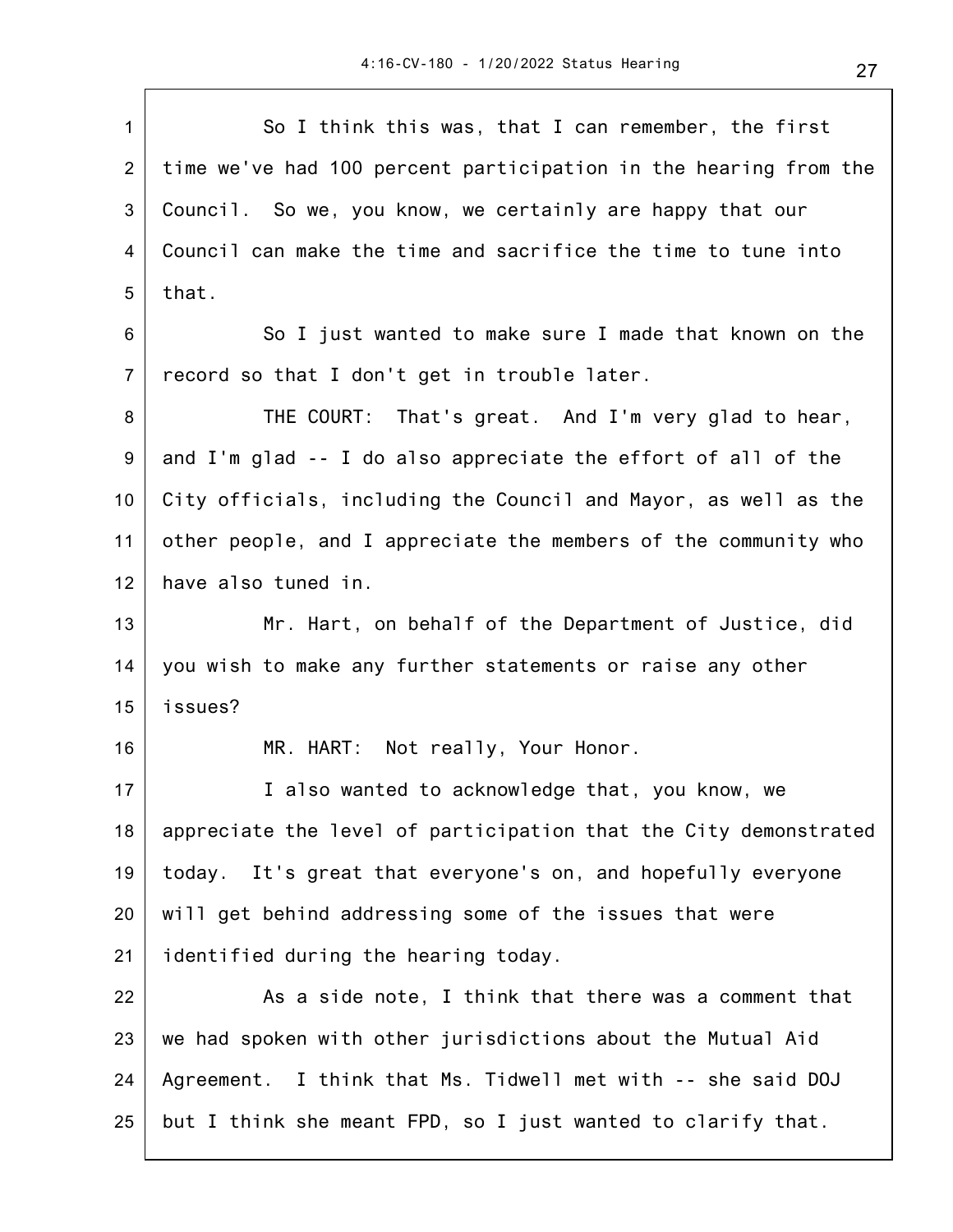| $\mathbf{1}$   | Thanks.                                                          |
|----------------|------------------------------------------------------------------|
| $\overline{2}$ | THE COURT: Yeah. I mean I think one thing that is,               |
| 3              | we've said before and is clear, and I think people understand -- |
| 4              | although based on the recent incident, I want to make sure       |
| 5              | people do understand -- is that, you know, the City of Ferguson  |
| 6              | is who is the party to this Consent Decree, and the other        |
| $\overline{7}$ | surrounding agencies in the county who provide assistance or     |
| 8              | have things they have to do from time to time are not parties to |
| 9              | the Consent Decree and that does place some limitations on       |
| 10             | things. However, it does not limit the duties of Ferguson to do  |
| 11             | what Ferguson is required to do.                                 |
| 12             | And so I think, you know, with the body-worn camera              |
| 13             | issue, I think going forward there should not be further         |
| 14             | problems.                                                        |
| 15             | I think with regard to the CRB that things are moving            |
| 16             | appropriately now. I think that the community is -- you know,    |
| 17             | we're doing things the way the Consent Decree expects, going     |
| 18             | forward. And to the extent things have not been met, it's, as    |
| 19             | always, been because of the staffing issue; which Mr. Carey has  |
| 20             | addressed both the availability of trained and qualified         |
| 21             | officers but, also, the issue raised by the Department of        |
| 22             | Justice and the Monitor on the staffing -- on the salary issue.  |
| 23             | And that is a continuing problem. And, of course, as the City    |
| 24             | has raised in the past, the City has -- there are financial      |
| 25             | limitations on what the City can do.                             |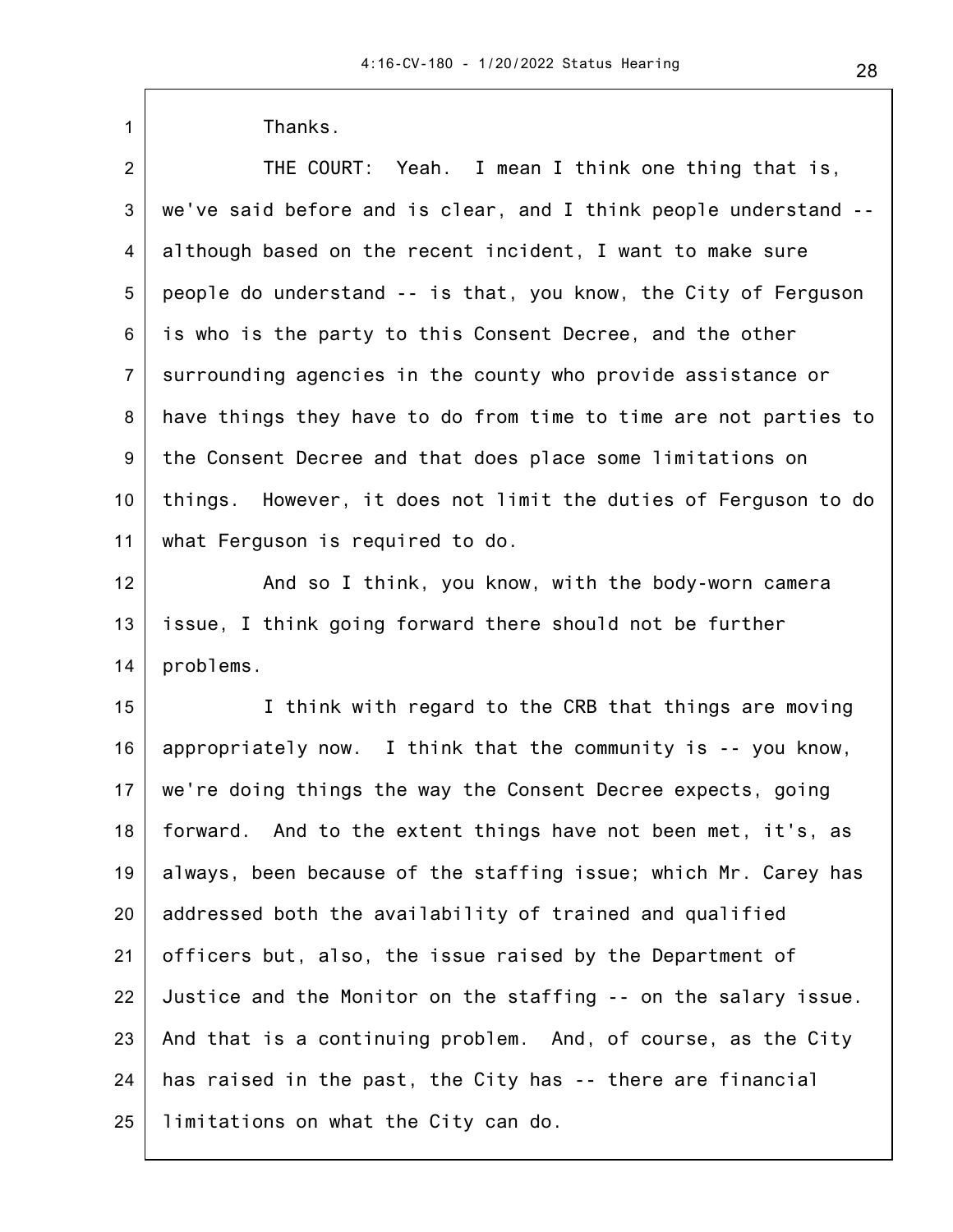1 2 3 4 5 6 7 8 9 10 11 12 13 14 15 16 17 18 19 20 21 22 23 24 25 So everybody, I believe, is working very hard to work through these issues. I think the level of community involvement has increased, based on what I have seen -- the responses to the survey and other things -- and I appreciate very much the involvement of the community. And I would encourage everyone on the call to encourage their friends and neighbors to be as involved as possible in this process because that's really what is necessary. And those of you who are listening to the call I know have done that, and have been very involved, and that's really commendable. And so I want to thank you for that. And, again, I want to thank all of the participants because I believe progress is being made. As always, we'd like it to go faster and more smoothly but that's -- this is real life. And I think under the limitations that we've had in what's really been a very extraordinary time, with the pandemic and the financial issues caused by that, and with the issues of what Mr. Carey described as what's going on in the policing community at large in terms of the numbers of people entering that profession or leaving it, these are all issues that directly impact the City's ability to meet the requirements of the Consent Decree. But I don't believe any of them have impacted the City's desire to, and their attempts to comply with the Consent Decree but these are, these are tough times we're living in and it hasn't gone as fast as we would like.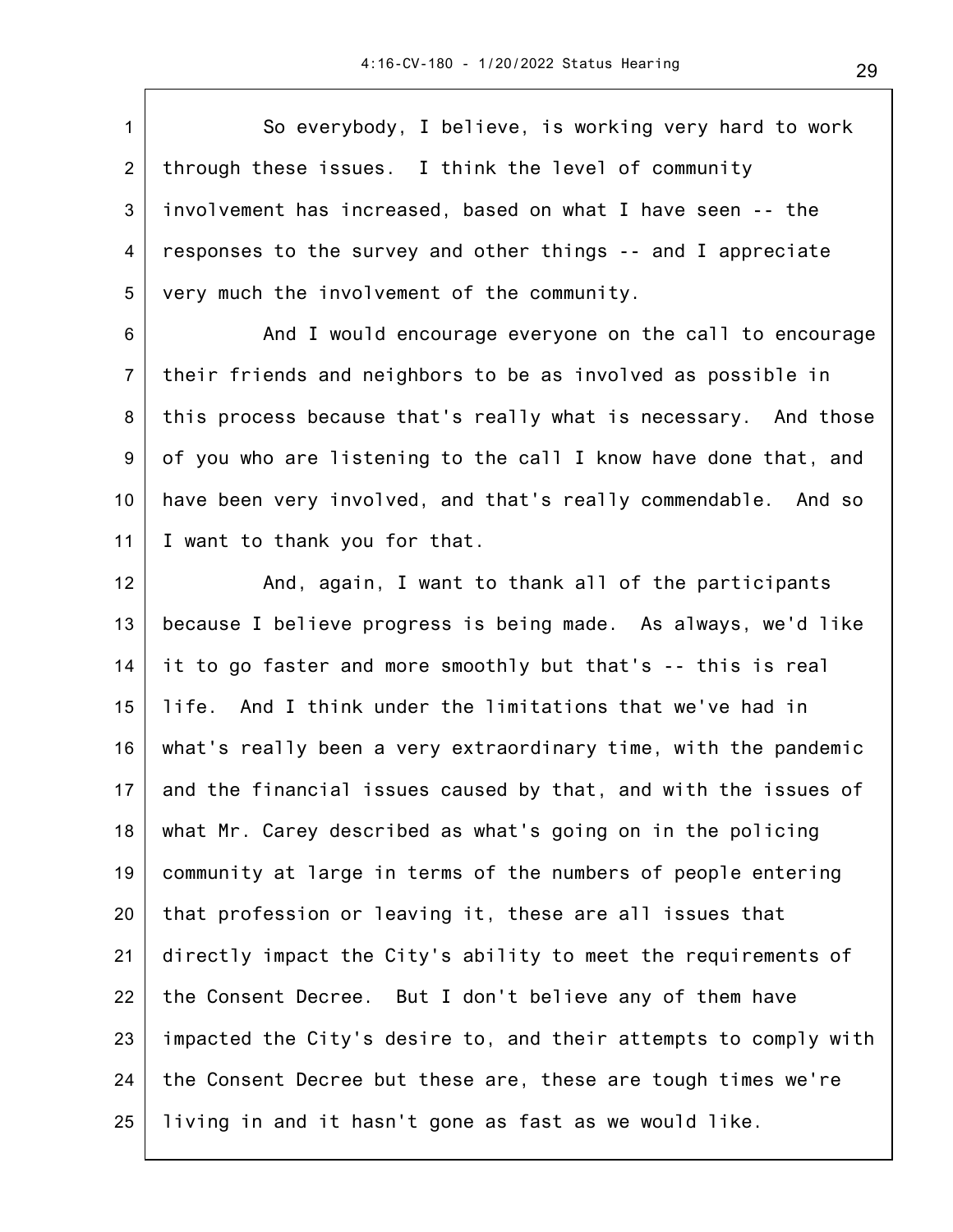1 2 3 4 5 6 7 So that is how we will proceed. And we will have another quarterly meeting -- I'll work out with the parties the exact time and date -- but in approximately three months. I will also say, and I have said this -- I looked back at the transcripts -- I think I've said this every time since maybe January two years ago, I hope, at the next one, we will be able to have an in-person hearing.

8 9 10 11 12 13 14 I think everyone is frustrated with the inability to do things in person but right now it's been pretty amazing how many, how many people in the Court, and lawyers, and other people are unable to do things in-person because of -- for the obvious reasons, because they've either been exposed or have COVID. And we hope that the next variant isn't quite as transmissible, whatever may happen.

15 16 17 18 19 20 21 22 But I do hope that, by the time of the next hearing, we'll be able to meet in person. I think -- I want everybody to know how much judges and courts really depend on being able to see people and have people appear in front of them. And it's something that's essential, I think, to our system of justice. And so we need to have it happen, but we also need to do, you know, do things in a way that will not unreasonably expose everyone to danger.

23 24 25 And so we'll hope and keep our fingers crossed for an in-person hearing the next time but, if not, we'll use the same procedures we've been using.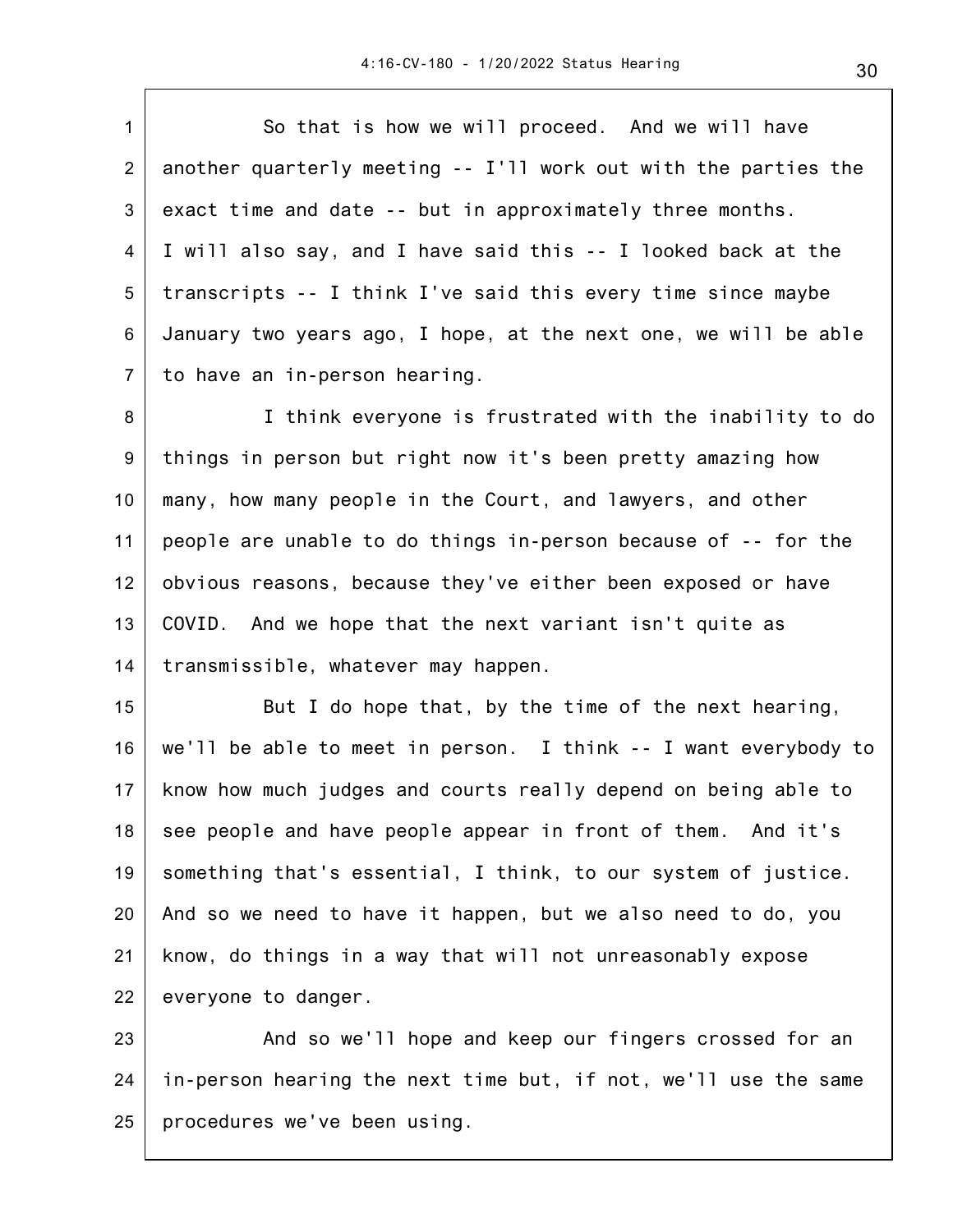$\overline{\phantom{a}}$ 

| $\mathbf 1$    | So thank you to everybody who's participated and we           |
|----------------|---------------------------------------------------------------|
| $\overline{2}$ | will, you know, continue to work. I know, you know, nobody    |
| 3              | let's up, even in this time between the quarters. We're --    |
| $\overline{4}$ | everyone is working all the time. So thank you all very much. |
| $\sqrt{5}$     | And with that said, this hearing is concluded and court       |
| 6              | is in temporary recess.                                       |
| $\overline{7}$ | - RECESS AT 11:50 A.M. -                                      |
| $\bf 8$        |                                                               |
| $9\,$          |                                                               |
| 10             |                                                               |
| 11             |                                                               |
| 12             |                                                               |
| 13             |                                                               |
| 14             |                                                               |
| 15             |                                                               |
| 16             |                                                               |
| 17             |                                                               |
| 18             |                                                               |
| 19             |                                                               |
| 20             |                                                               |
| 21             |                                                               |
| 22             |                                                               |
| 23             |                                                               |
| 24             |                                                               |
| 25             |                                                               |
|                |                                                               |